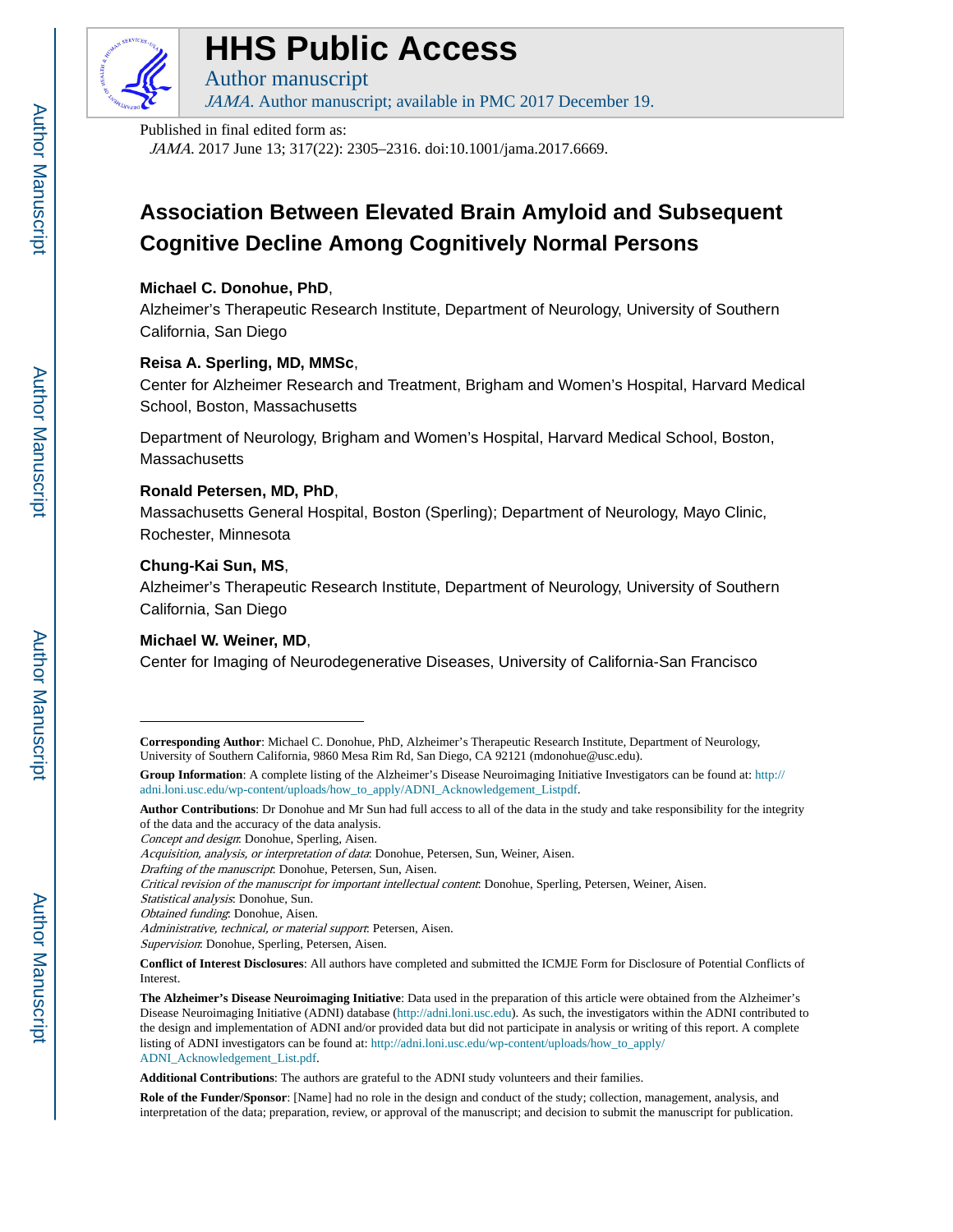San Francisco VA Medical Center, San Francisco, California

#### **Paul S. Aisen, MD**, and

Alzheimer's Therapeutic Research Institute, Department of Neurology, University of Southern California, San Diego

## **for the Alzheimer's Disease Neuroimaging Initiative**

## **Abstract**

**IMPORTANCE—**Among cognitively normal individuals, elevated brain amyloid (defined by cerebrospinal fluid assays or positron emission tomography regional summaries) can be related to risk for later Alzheimer-related cognitive decline.

**OBJECTIVE—**To characterize and quantify the risk for Alzheimer-related cognitive decline among cognitively normal individuals with elevated brain amyloid.

**DESIGN, SETTING, AND PARTICIPANTS—**Exploratory analyses were conducted with longitudinal cognitive and biomarker data from 445 cognitively normal individuals in the United States and Canada. Participants were observed from August 23, 2005, to June 7, 2016, for a median of 3.1 years (interquartile range, 2.0–4.2 years; maximum follow-up, 10.3 years) as part of the Alzheimer's Disease Neuroimaging Initiative (ADNI).

**EXPOSURES—**Individuals were classified at baseline as having normal (n = 243) or elevated (n = 202) brain amyloid using positron emission tomography amyloid imaging or a cerebrospinal fluid assay of amyloid β.

**MAIN OUTCOMES AND MEASURES—**Outcomes included scores on the Preclinical Alzheimer Cognitive Composite (PACC; a sum of 4 baseline standardized Z scores, which decreases with worse performance), Mini-Mental State Examination (MMSE; 0 [worst] to 30 [best] points), Clinical Dementia Rating Sum of Boxes (CDR–Sum of Boxes; 0 [best] to 18 [worst] points), and Logical Memory Delayed Recall (0 [worst] to 25 [best] story units).

**RESULTS—**Among the 445 participants (243 with normal amyloid, 202 with elevated amyloid), mean (SD) age was 74.0 (5.9) years, mean education was 16.4 (2.7) years, and 52% were women. The mean score for PACC at baseline was 0.00 (2.60); for MMSE, 29.0 (1.2); for CDR–Sum of Boxes, 0.04 (0.14); and for Logical Memory Delayed Recall, 13.1 (3.3). Compared with the group with normal amyloid, those with elevated amyloid had worse mean scores at 4 years on the PACC (mean difference, 1.51 points [95% CI, 0.94–2.10]; P < .001), MMSE (mean difference, 0.56 points [95% CI, 0.32–0.80];  $P < .001$ ), and CDR–Sum of Boxes (mean difference, 0.23 points [95% CI, 0.08–0.38];  $P = .002$ ). For Logical Memory Delayed Recall, between-group score was not statistically significant at 4 years (mean difference, 0.73 story units [95% CI, −0.02 to 1.48]; <sup>P</sup>  $= .056$ ).

**CONCLUSIONS AND RELEVANCE—**Exploratory analyses of a cognitively normal cohort followed up for a median of 3.1 years suggest that elevation in baseline brain amyloid level, compared with normal brain amyloid level, was associated with higher likelihood of cognitive decline, although the findings are of uncertain clinical significance. Further research is needed to assess the clinical importance of these differences and measure longer-term associations.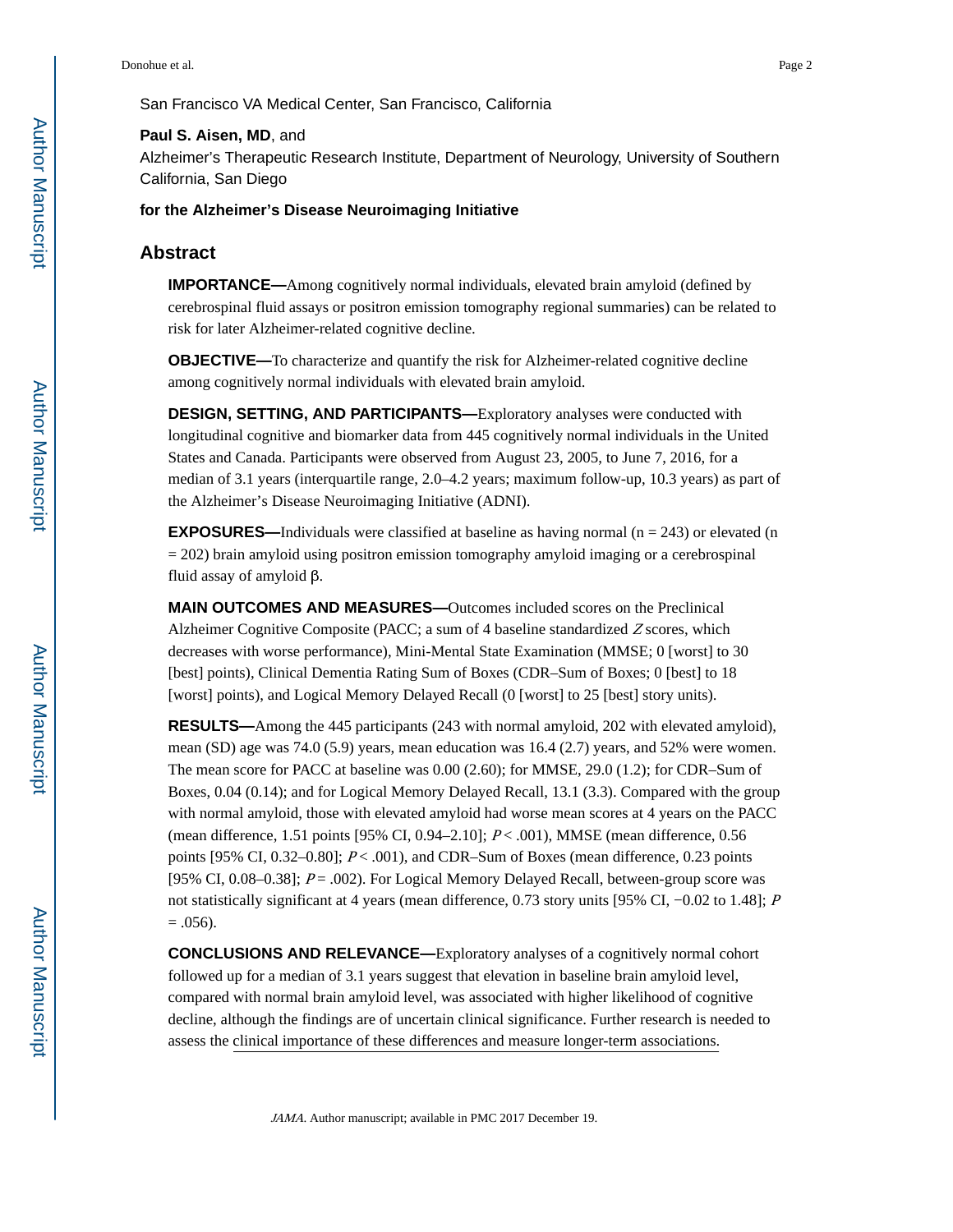Clinical diagnosis of Alzheimer disease (AD) has required the syndrome of dementia with impairment of multiple cognitive domains sufficient to interfere with performance of daily activities. Dementia is preceded by the syndrome of mild cognitive impairment (MCI) with symptoms and objective evidence of cognitive impairment but with preservation of function. Biomarkers of AD pathology, particularly amyloid positron emission tomography (PET) or cerebrospinal fluid (CSF) evidence of brain amyloid, allow specific identification of individuals with MCI likely to progress to AD dementia. MCI accompanied by such biomarker abnormalities is now considered to be prodromal AD.<sup>1</sup>

Accumulating evidence suggests that the neurobiology of AD precedes symptoms by years.<sup>2</sup> Approximately one-third of individuals with clinically normal cognition, who are at least 65 to 70 years of age, may have biomarker evidence of elevated brain amyloid<sup>3</sup>—an assertion consistent with 2 large postmortem studies.<sup>4,5</sup> This has been termed the preclinical stage of AD.<sup>3</sup> Studies indicate that elevated amyloid is associated with risk of cognitive worsening; the risk of progression to MCI over 5 to 6 years ranges from 11% to 56% with higher risk associated with biomarker evidence of neurodegeneration, such as hippocampal atrophy or CSF tau, at baseline.<sup>6-8</sup>

The concept of preclinical AD has important implications for the understanding of aging and AD and for drug development. Preclinical AD trials have been launched based on the hypothesis that disease-modifying interventions will be most effective when initiated early.<sup>9</sup> However, a major question remains: is preclinical AD part of AD, with inevitable progression to symptomatic disease? The purpose of this investigation was to characterize the cognitive changes among participants of the Alzheimer's Disease Neuroimaging Initiative  $(ADNI)^{10}$  with normal cognition or subjective memory concerns and to compare individuals with vs without elevated brain amyloid at baseline.

## **Methods**

The ADNI study has observed individuals diagnosed as cognitively normal or with varying degrees of cognitive impairment since 2005.10 The ADNI battery includes serial evaluations through neuroimaging, CSF, and other biomarkers, and through clinical and neuropsychological assessments. For the present analysis, the subset of participants with normal cognition or a subjective memory concern with CSF β-amyloid peptide  $(Aβ<sub>42</sub>)$ measurement or amyloid PET imaging were analyzed. Amyloid PET imaging was conducted with 2 different tracers: Pittsburgh Compound B (PiB) and florbetapir. Individuals were classified as having elevated brain amyloid based on high amyloid PET standardized uptake value ratio  $(SUVR)^{11}$  or low CSF A $\beta_{42}$ . Amyloid PET SUVRs are a summary of uptake in the frontal, cingulate, temporal, and parietal regions relative to the whole cerebellum.

All participants included in the analysis had baseline Mini-Mental State Examination  $(MMSE)^{12}$  scores of 24 to 30 (range, 0 [worst] to 30 [best]) and Clinical Dementia Rating  $(CDR)^{13}$  Global and Memory Box scores of 0 (range for each, 0 [best] to 3 [worst]). Logical Memory Delayed Recall<sup>14</sup> scores are based on years of education and were required to be at least 9 for 16 years of education, at least 5 for 8 to 15 years of education, and at least 3 for 0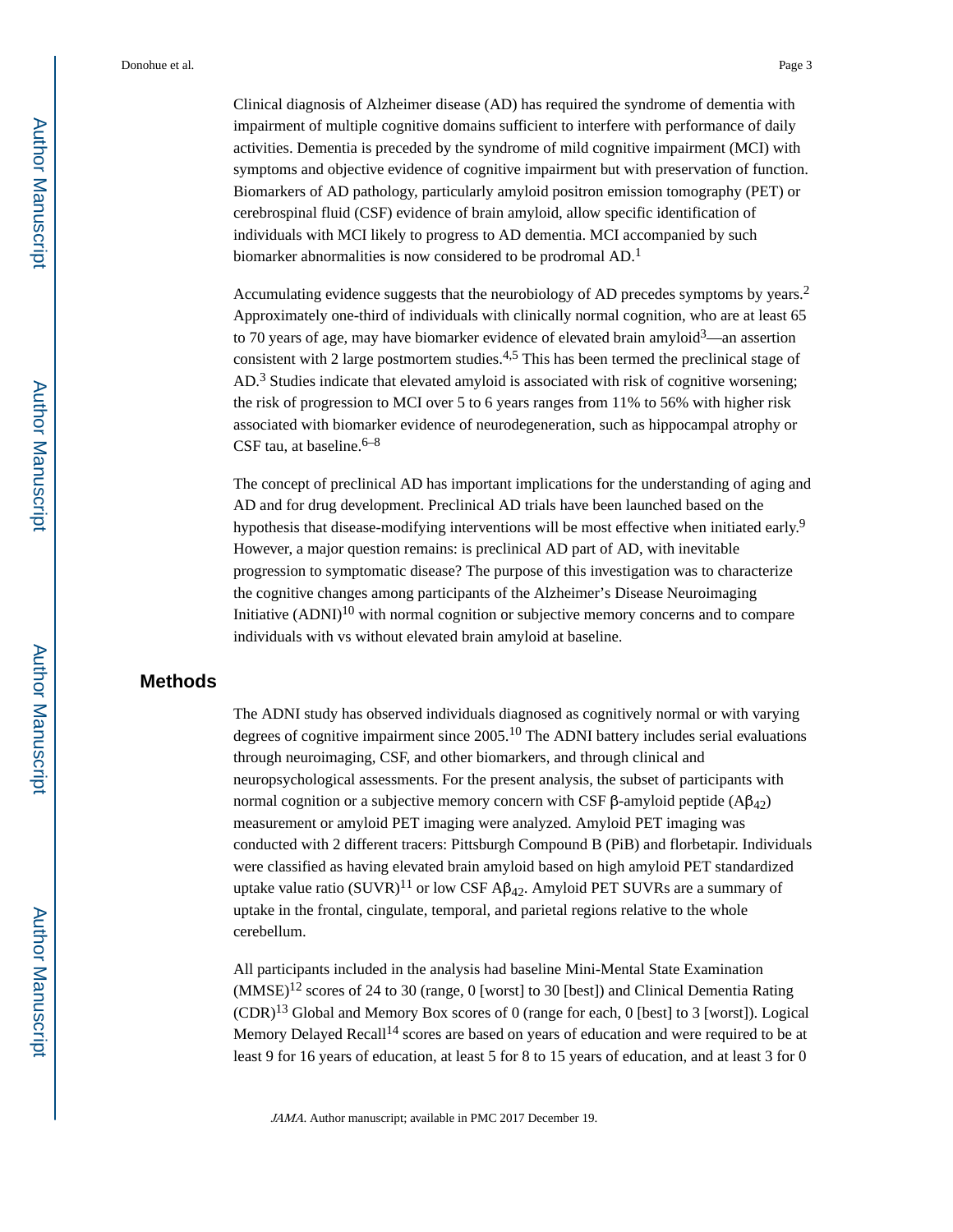to 7 years of education (range, 0 [worst] to 25 [best] story units). Participants were allowed to have subjective memory concerns as self-reported or reported by a study partner or clinician. Participants returned for follow-up assessment at 6 months, 1 year, and every year thereafter. Race and ethnicity were self-reported using fixed categories as required by the National Institutes of Health. Data were collected at 83 ADNI sites in the United States and Canada from August 23, 2005, to June 7, 2016. ADNI was approved by the institutional review boards of all participating institutions. Written informed consent was obtained from all participants at each site.

#### **Exposure**

Only individuals with at least 1 follow-up evaluation and at least 1 observation of florbetapir amyloid PET, PiB amyloid PET, or CSF  $\mathsf{AB}_{42}$  were included in this analysis. Baseline values of florbetapir SUVR, PiB SUVR, and ventricular volume were imputed as necessary for individuals with follow-up, but no baseline observation, using a linear mixed-effects model. The models included individual-specific random intercepts and slopes, and fixed effects for time, age, apolipoprotein E (APOE) ε4 carriage, and Preclinical Alzheimer Cognitive Composite (PACC)15 at baseline. PiB SUVR values were then transformed to florbetapir using the formula  $y = 0.15 + 0.67x^{11}$  Elevated amyloid at baseline was defined by florbetapir SUVR greater than 1.1 (a threshold derived from discrimination of probable Alzheimer cases from younger healthy control participants in an independent data set<sup>11</sup>) or CSF  $\mathbf{A}\mathbf{\beta}_{42}$  less than 192 pg/mL (a threshold derived from discrimination of autopsyconfirmed Alzheimer cases in an independent data set<sup>16</sup>). Participants were classified as having elevated amyloid if they met either threshold. Otherwise, they were classified as having normal amyloid.

### **Outcomes**

Continuous response variables included PACC (a sum of 4 baseline standardized z scores [decreases with Delayed Recall.14 Bio-markers included FreeSurfer ventricular and hippocampal volumes<sup>17</sup>; CSF tau, phospho-tau (pTau),  $A\beta_{42}$ , fluorodeoxy-glucose (FDG)-PET, and florbetapir PET.<sup>16</sup> FDG-PET was used to measure glucose metabolism in the brain while florbetapir PET and PiB PET were used to measure brain amyloid accumulation. The version of the PACC used in this analysis was modified from the original because of specific assessments used in ADNI. In particular, the modified PACC is a baseline standardized <sup>z</sup> score composite of the Alzheimer Disease Assessment Scale—Cognitive Subscale Delayed Word Recall, Logical Memory Delayed Recall, MMSE, and (log-transformed) Trail-Making Test B Time to Completion.18 Binary response variables included CDR–Global scores greater than 0, any increase in CDR–Sum of Boxes, progression to early MCI, and progression to late MCI. The distinction between early MCI and late MCI was based solely on the severity of episodic memory impairment as measured by the Logical Memory II paragraph recall test. Early MCI and late MCI were defined as having CDR–Global of greater than 0 and Logical Memory scores below the education-adjusted thresholds described in eTable 1 in the Supplement.<sup>19</sup>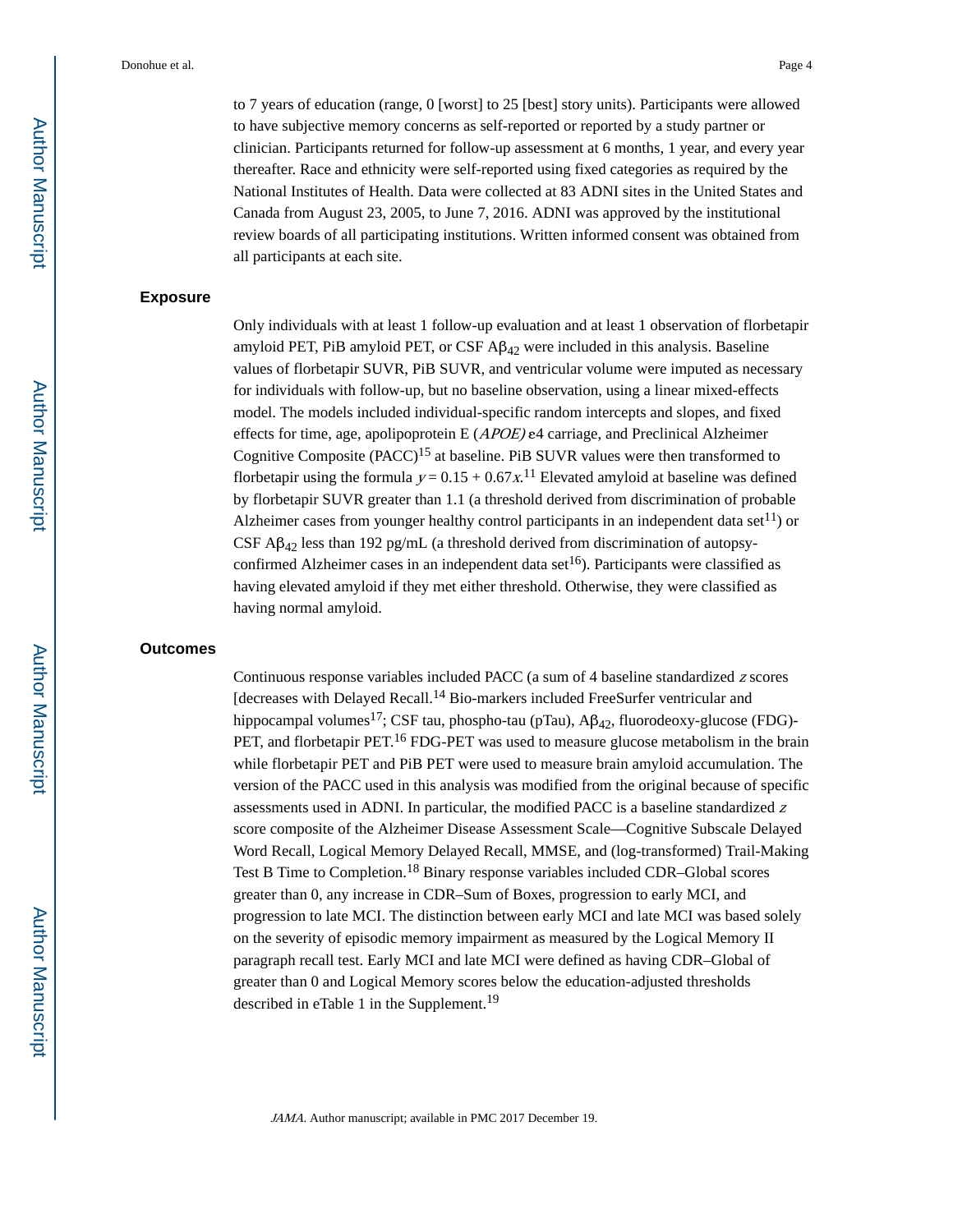#### **Statistical Methods**

The characteristics of the elevated amyloid and normal amyloid groups were summarized, and differences were tested by 2-sample *t* test or Pearson  $\chi^2$  test. Progression by amyloid group among ADNI participants with normal cognition was analyzed using linear and generalized linear mixed-effects models.20,21 The primary analysis treated time as continuous. Quadratic terms for time were added if supported by Akaike Information Criterion  $(AIC),<sup>22</sup>$  an objective model selection tool. Additional models were included that were identical to the primary models except that time was treated as categorical. These categorical time models made no assumptions about the shape of temporal trends, and therefore were useful for assessing the shape assumptions imposed by the continuous time models. Age, which is known to be associated with amyloid burden, was included as a covariate in all models. Additional covariates were selected by AIC among APOEe4 carriage, sex, family history of dementia, education, and ventricular volume at baseline. Baseline cognitive measures were not included as covariates because they were instead modeled as response variables. For linear models, the correlation structure was selected by AIC from random intercept, random slope, compound symmetric, and unstructured options.

The overall amyloid group effect was tested using likelihood ratio tests that compared the full model to a reduced model with no parameters for amyloid group. Additional sensitivity analyses included logistic mixed-effects models of potentially binomial outcomes (MMSE, CDR–Sum of Boxes, and Logical Memory Delayed Recall). Logistic mixed-effects models were also fit to repeated binary response variables. Because fixed effects from logistic mixed effects are conditional (on random-effects estimates), the parametric bootstrap was used to derive marginal estimates of event rates over time and P values. Marginal estimates are more appropriate for interpretation at the population level. Logistic models included random intercepts only.

Because fewer data were available at the later study visits, point estimates at year 4 were emphasized. The primary analysis approach, mixed-effect models fit by maximum likelihood, was robust to data missing at random (ie, missingness that was dependent only on other data included in the model). A multiple imputation approach was also applied that was also robust to the same missing at random assumption, but it could typically admit more auxiliary variables, making the missing at random assumption more plausible. To assess the sensitivity of the results to departures from missing at random, imputed values for participants with elevated amyloid were shifted closer to those with normal amyloid by varying degrees (range,  $50\% - 100\%$  in 10% increments).<sup>23</sup> The minimum factor for which the amyloid group difference at year 10 was no longer significant at the .05 level was reported. This analysis provides an assessment of how robust the conclusions are to potential bias induced by attrition.

Participants could continue in the study regardless of the initiation of any medication for dementia, but no individuals in this cohort with normal cognition or subjective memory concerns were taking such medication at baseline. No adjustments were made to control type I error; therefore, all analyses should be considered exploratory. All tests were 2-sided and P values smaller than .05 were considered statistically significant. Models were fit and plotted using R (version 3.2.2, <https://www.R-project.org/>).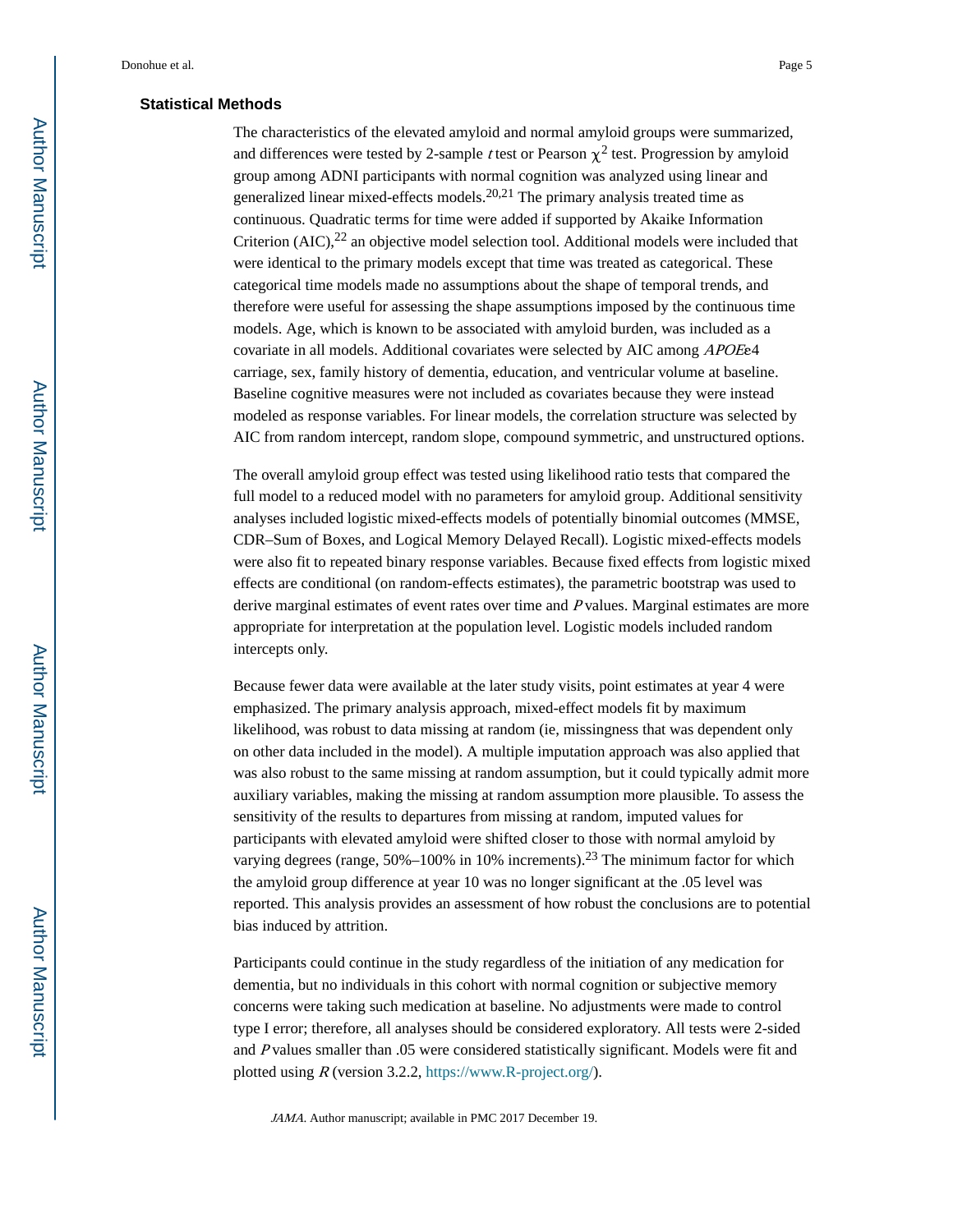## **Results**

Key variables by amyloid group are reported in the Table. Participants were classified as having normal amyloid (n = 243 [55%]) and elevated amyloid (n = 202 [45%]; 95% CI, 41% to 50%). The 2 groups had similar percentages of individuals with subjective memory concerns (22% in the normal amyloid group and 25% in the elevated amyloid group) with a difference of 3% (95% CI,  $-5\%$  to 10%;  $P = .53$ ). The elevated amyloid group was older (74.7 vs 73.4 years;  $P = .02$ ), less educated (16.1 vs 16.7 years;  $P = .02$ ), had lower PACC scores ( $-0.38$  vs  $0.32$ ;  $P = .02$ ), and a greater proportion of individuals with at least 1 APOEe4 allele (42% vs 16%; difference, 26% [95% CI, 17% to 34%];  $P < .001$ ). Missing baseline amyloid PET SUVRs were linearly interpolated from follow-up florbetapir PET SUVRs (55 in the normal amyloid group vs 36 in the elevated amyloid group) or PiB PET SUVRs (7 in the normal amyloid group vs 12 in the elevated amyloid group). eFigures 1 and 2 in the Supplement illustrate these imputations, based on the models summarized in eTables 2 and 3 in the Supplement.

Baseline ventricular volume imputations are depicted in eFigure 3 in the Supplement, based on the model summarized in eTable 4 in the Supplement. eTable 5 in the Supplement provides summary statistics of the follow-up time for observations of each outcome, eTable 6 in the Supplement summarizes the number of individuals lost to follow-up by month, and eTable 7 in the Supplement summarizes the baseline characteristics by study status at last follow-up (still active vs lost to follow-up or deceased). Overall, 279 of the 445 participants (63%) were reported to be still active in the study and the remainder were lost to follow-up  $(n = 162)$  or deceased  $(n = 4)$ .

Figure 1 shows modeled mean profiles of the continuous outcomes by amyloid group controlling for covariates selected by AIC treating time as categorical and continuous. The likelihood ratio test for the overall amyloid group effect was significant for PACC (continuous time model  $\chi_2^2$  = 46.4; P < .001), MMSE (continuous time model  $\chi_2^2$  = 28.8; P < . 001), and CDR–Sum of Boxes (continuous time model  $\chi^2_{3} = 32.0$ ; P < .001) with either mean structure. For Logical Memory Delayed Recall, the overall amyloid group association was only significant ( $\chi^2$ =9.8; P = .007) with the continuous time model. eTables 8 through 11 in the Supplement provide the model summaries for the continuous time models of continuous outcomes, including the covariates selected by AIC.

The group with elevated amyloid had worse mean scores at 4 years on the PACC, MMSE, and CDR–Sum of Boxes. The mean PACC was 0.16 (95% CI, −0.16 to 0.49) at baseline and was 0.25 (95% CI, −0.22 to 0.72) at 4 years for normal amyloid and −0.23 (95% CI, −0.54 to 0.08) at baseline and −1.27 (95% CI, −1.74 to −0.78) at 4 years for elevated amyloid (mean difference, 1.51 points [95% CI, 0.94 to 2.08];  $P < .001$ ). The MMSE was 29.0 (95% CI, 28.9 to 29.1) at baseline and 28.9 (95% CI, 28.7 to 29.1) at 4 years for normal amyloid and 28.9 (95% CI, 28.8 to 29.1) at baseline and 28.3 (95% CI, 28.1 to 28.6) at 4 years for elevated amyloid (mean difference,  $0.56$  points [95% CI, 0.32 to 0.80];  $P < .001$ ). The CDR-Sum of Boxes was 0.03 (95% CI, 0.01 to 0.05) at baseline and 0.31 (95% CI, 0.21 to 0.41) at 4 years for normal amyloid and 0.04 (95% CI, 0.01 to 0.06) at baseline and 0.54 (95% CI,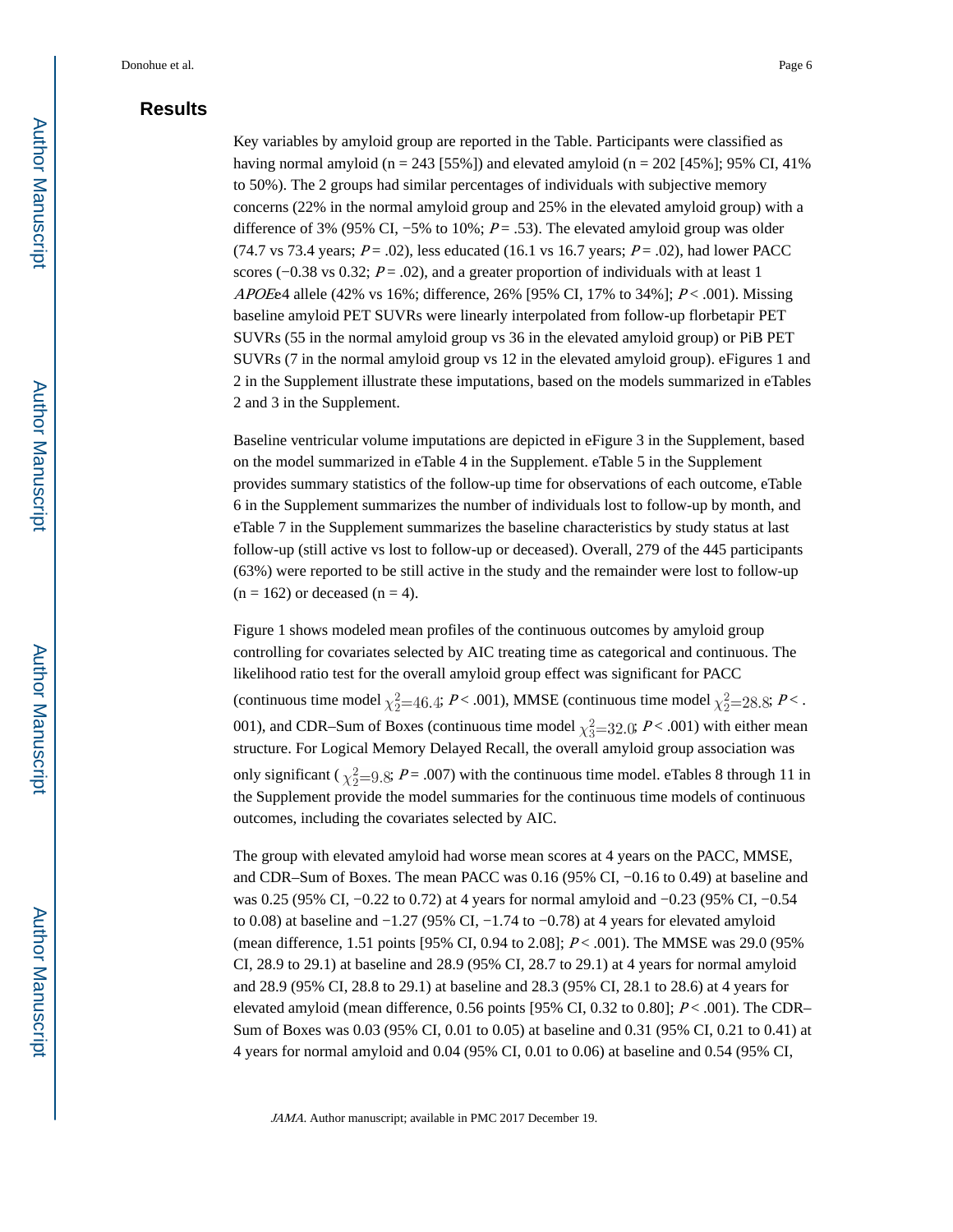0.43 to 0.66) at 4 years for elevated amyloid (mean difference, 0.23 points [95% CI, 0.08 to 0.38];  $P = .002$ ). Logical Memory Delayed Recall was 13.1 (95% CI, 12.6 to 13.5) at baseline and 13.8 (95% CI, 13.2 to 14.4) at 4 years for normal amyloid and 12.9 (95% CI, 12.5 to 13.4) at baseline and 13.1 (95% CI, 12.5 to 13.7) at 4 years for elevated amyloid (mean difference, 0.73 story units [95% CI,  $-0.02$  to 1.48]; P = .056). Based on the limited data at 10 years, the mean amyloid group difference was projected to increase for the PACC (estimated at 7.40 points [95% CI, 5.30 to 9.50];  $P < .001$ ), MMSE (estimated at 3.27 points [95% CI, 2.10 to 4.44];  $P < .001$ ), and CDR-Sum of Boxes (estimated at 2.16 points [95% CI, 1.40 to 2.91];  $P < .001$ ).

The supplemental material includes other sensitivity analyses including profiles from models excluding individuals with imputed amyloid status (eFigures 4 and 5 in the Supplement), models excluding individuals with subjective memory concerns (eFigures 6 and 7 in the Supplement), and models controlling for age only (eFigures 8 and 9 in the Supplement). eFigure 10 in the Supplement shows a spaghetti plot of the raw PACC observations, and eFigure 11 in the Supplement shows profiles from logistic mixed-effects models of MMSE, CDR–Sum of Boxes, and Logical Memory Delayed Recall. Results were similar across these supplemental analyses.

Figure 2 shows the modeled proportion of progression events over time by amyloid group with covariates selected by AIC. The likelihood ratio test for the overall amyloid group association was significant at  $P < .001$  level for all 4 progression events when time was treated as continuous. With the categorical time models, the overall amyloid group association was significant at  $P < .001$  level for CDR–Global and early MCI and was significant at the  $P = .01$  level for CDR–Sum of Boxes and late MCI progression. eTables 12 through 15 in the Supplement summarize the covariates selected by AIC for these models. At 4 years, 32.2% of individuals with elevated amyloid had developed symptoms consistent with the prodromal stage of AD, as indicated by a CDR–Global score of 0.5; in comparison to 15.3% of individuals with normal amyloid (difference, 16.9% [95% CI, 7.5% to 26.0%];  $P < .001$ ). Based on the limited data at 10 years, 88.2% of individuals with elevated amyloid were estimated to have progressed based on the CDR–Global assessment compared with only 29.4% of individuals with normal amyloid (difference, 58.8% [95% CI, 40.3 to 78.2%];  $P$  < .001). At 4 years, a greater proportion of individuals with elevated amyloid (14.5%) vs normal amyloid (6.9%) also progressed on CDR–Sum of Boxes assessment (difference, 7.6% [95% CI, 1.6% to 12.7%];  $P = .003$  to early MCI (normal amyloid, 3.0%; elevated amyloid, 9.2%; difference, 6.2% [95% CI, 2.2% to 9.8%];  $P < .001$  and to late MCI (normal amyloid, 1.6%; elevated amyloid, 3.9%; difference, 2.3% [95% CI, 0.079% to 5.0%];  $P =$ . 02).

Ventricular volume was selected as a predictor variable in models of PACC (−0.21 points per %ICV [95% CI –0.41 to –0.01]; P = .04), Logical Memory Delayed Recall (–0.25 story units per %ICV [95% CI,  $-0.55$  to 0.04];  $P = .09$ ), CDR–Global progression (odds ratio  $[OR] = 1.8$  [95% CI, 1.2 to 2.5];  $P = .002$ ), CDR-Sum of Boxes progression (OR = 2.0) [95% CI, 1.3 to 3.1];  $P = .002$ ), and early MCI progression (OR = 2.0 [95% CI, 1.1 to 3.7]; P = .03). Family history was only selected as a covariate in models of the PACC, but the association was not statistically significant.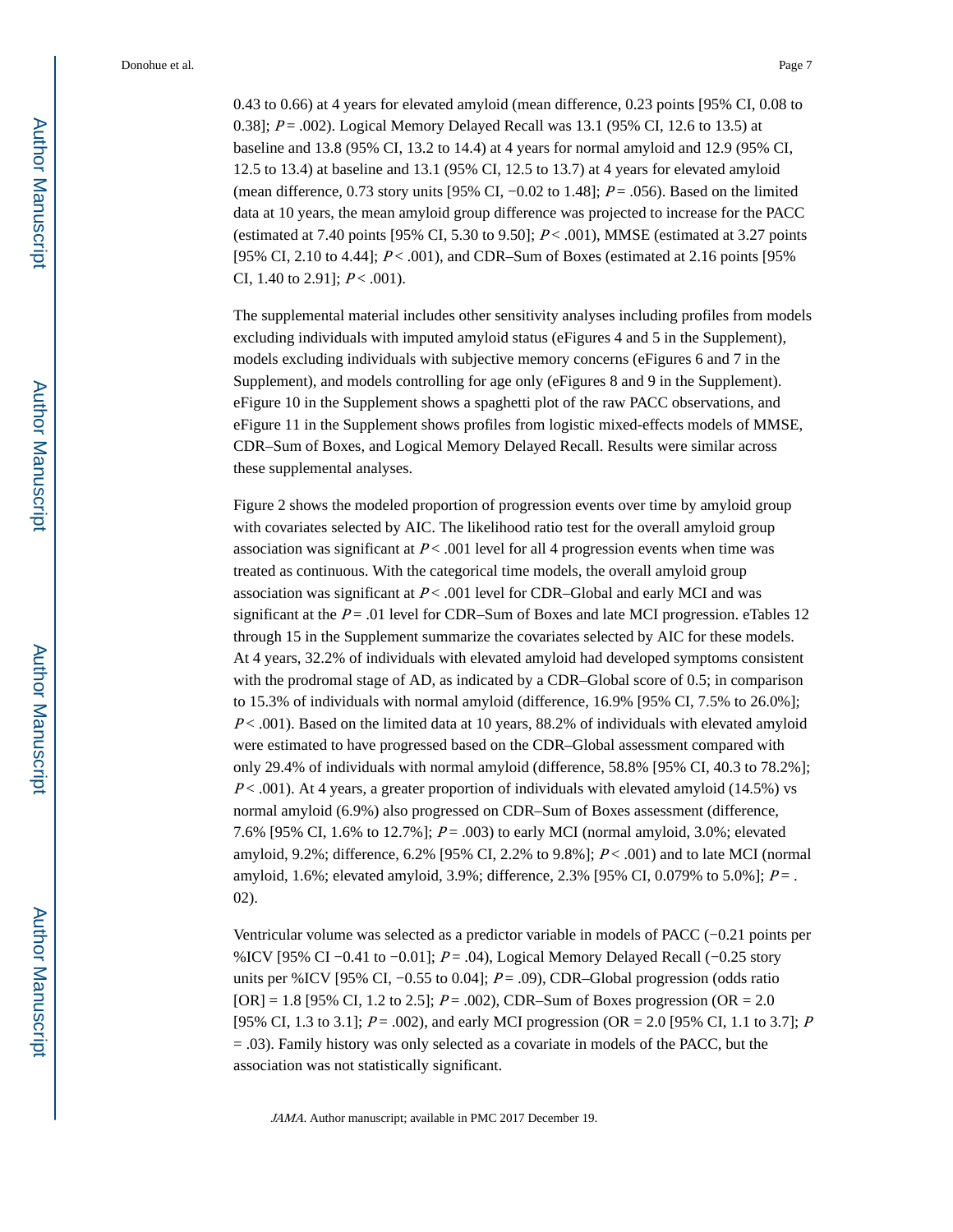Mean biomarker profiles are depicted in Figures 3 and 4. All the biomarker profiles considered were significantly separated  $(P < .001)$ . Among individuals with elevated amyloid, those with at least 1 APOEε4 allele showed greater cognitive decline on the modified PACC than those with no ε4 allele (eFigure 12 in the Supplement; likelihood ratio,  $P < .001$ ). A greater proportion of individuals with elevated amyloid initiated antidementia medication use (eFigure 13 in the Supplement, likelihood ratio  $P = .04$ ).

The multiple imputation sensitivity analysis found that the estimated differences at year 10 in continuous measures were significant ( $P < .05$ ) after shifting the imputed values for the elevated amyloid group 40% of the way toward the normal amyloid group (CDR–Sum of Boxes was robust up to a 50% shift). Differences in the estimated rate of progression at year 10 maintained significance ( $P < .05$ ) after a 30% shift of CDR–Global, an 80% shift of CDR–Sum of Boxes, and an 80% shift of CDR–Global and Logical Memory Delayed Recall for early MCI progression, and a 70% shift of CDR–Global and Logical Memory Delayed Recall for late MCI progression.

### **Discussion**

In this natural history biomarker study of cognitively normal individuals, a larger proportion of the individuals with elevated brain amyloid at baseline developed cognitive symptoms compared with the individuals without elevated brain amyloid at baseline. Dichotomizing participants into elevated vs normal amyloid groups separated those with progressive cognitive decline from those without cognitive decline. Even though the interpretation was influenced by the small percentage of participants observed for 10 years, this suggests that preclinical AD, defined as clinically normal individuals with elevated brain amyloid,<sup>3</sup> may represent the presymptomatic stage of AD. Additional follow-up of the ADNI cohort will be important to confirm these observations. Although this work did not establish a causal role of elevated amyloid in subsequent decline, these results supported other findings (eg, genetic  $data^{24,25}$ ) pointing to the critical role of amyloid in the neurobiology of AD.

Analyses included a modified version of the PACC, a cognitive composite designed as an outcome measure for preclinical AD trials,15 as well as the MMSE and Logical Memory tests, which are components of the PACC. Each of these measures showed little or no decline over 10 years among individuals without elevated brain amyloid, in contrast to decline evident 3 to 4 years from baseline among those with elevated amyloid.

Biomarker data presented a more complex picture. Measurement of CSF tau, pTau, and  $A\beta_{42}$  showed marked differences between groups at baseline, indicating association with brain amyloid elevation (determined in some by CSF  $\mathsf{AB}_{42}$  reduction). Longitudinal change in these biomarkers was similar across groups, suggesting that they are sensitive to elevated amyloid but do not reflect cognitive and clinical decline once amyloidosis is established. Brain atrophy, as reflected by enlargement of ventricular size, showed change in participants with normal amyloid but greater change in participants with elevated amyloid. This trend is consistent with brain atrophy with normal aging that is aggravated in the presence of amyloid.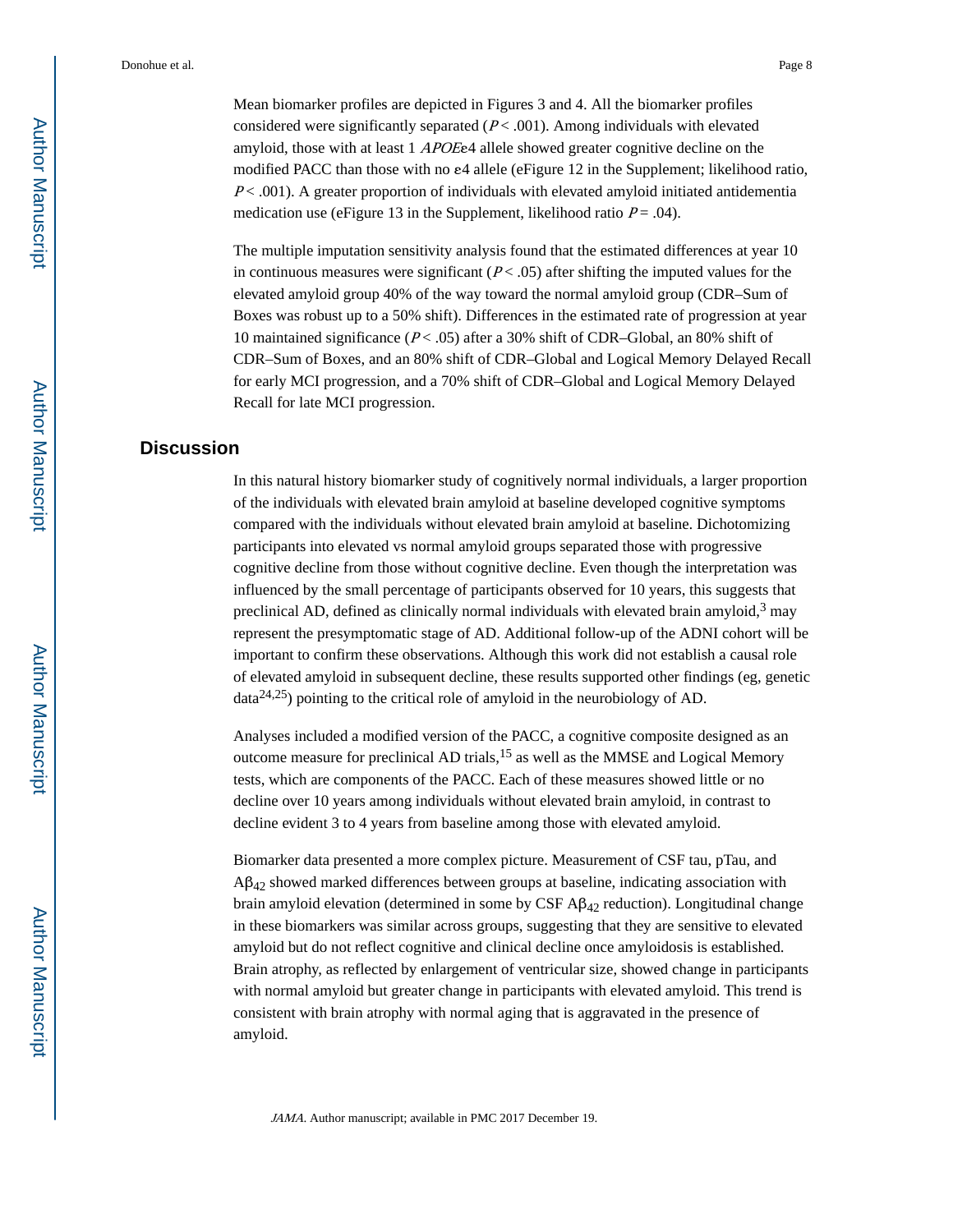In the clinical context, assessment of brain amyloid status by lumbar puncture or amyloid PET scan in clinically normal older individuals supports a diagnosis of preclinical  $AD^3$  with attendant prognostic information. Accurate estimates of sensitivity, specificity, and predictive value regarding the dementia stage of AD will require continued follow-up. No effective treatments are yet available for preclinical AD; there may be some value to early diagnosis for family education and planning. Therapeutic trials are now underway to assess whether the prognosis of preclinical AD can be altered by interventions targeting amyloid.

The modified PACC assessment captures performance on tasks of episodic memory, orientation, and executive function—the prominent domains of AD-related cognitive dysfunction. The longitudinal curves suggested that decline on the PACC was restricted to those with evidence of elevated brain amyloid; the participants with normal amyloid showed minimal change over 10 years. This finding strengthens the link between elevated amyloid and the primary manifestations of AD. Individuals with normal amyloid remain free of ADpattern impairment for many years.

The longitudinal CDR curves demonstrated that those participants with elevated amyloid were more likely to develop early symptoms consistent with prodromal AD within 6 years. This suggests that elevated brain amyloid may indicate a pre-symptomatic stage of disease rather than a risk factor for disease; AD is a gradually progressive disorder that can be identified at the asymptomatic phase using biomarkers of amyloid. Treatment of preclinical AD with antiamyloid or other interventions, if shown to be effective, would represent management of disease rather than risk reduction. This view is important in the consideration of risk and benefit inherent in weighing therapeutic options from a regulatory perspective and for an individual. Accurate characterization of the potential progression of earliest symptoms may inform discussion of the utility of screening people for amyloid abnormalities, with or without effective therapeutic options.

APOE genotype is the most important genetic risk factor for sporadic AD, and it exerts effects on amyloid accumulation as well as on amyloid-independent mechanisms.26 In the preclinical AD population in ADNI, the presence of an *APOE*e4 allele was associated with substantially increased cognitive decline. This suggests a strong association of APOE genotype, in addition to the association of amyloid, at this early stage of disease as has been reported previously.<sup>27</sup>

Regulatory bodies have moved toward supporting early intervention trials in preclinical AD,28 but uncertainty remains about ascribing clinical meaningfulness to slowing of progression at an asymptomatic stage. These analyses of long-term follow-up of untreated individuals with elevated brain amyloid can inform consideration of risk and benefit for putative disease-modifying interventions.

Estimates of the prevalence of AD are generally based on assessment of dementia; recent data suggest that there are 5 to 6 million cases of AD in the United States and more than 30 million worldwide.29 Preclinical and prodromal AD represent predementia stages of the illness. If these stages, which together last longer than the dementia stage, are included in prevalence estimates, the numbers of affected individuals are more than doubled.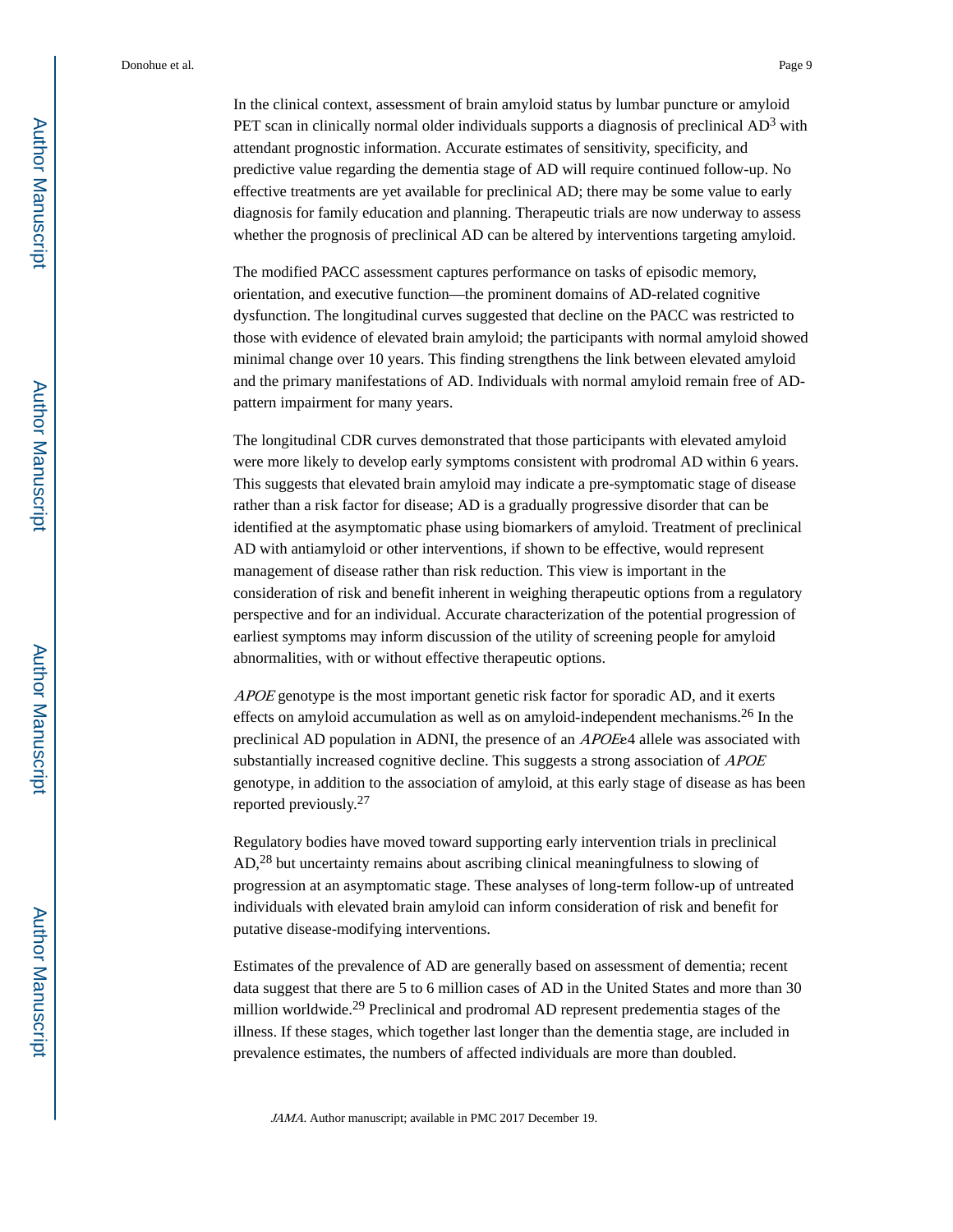#### **Limitations**

This study has several limitations. First, the use of antidementia medications during followup was infrequent but greater in the group with elevated amyloid. This may have slowed the progression of cognitive decline in some patients and mildly reduced the between-group difference in rate of decline. Second, group differences and changes on continuous measures are of uncertain clinical importance. Third, the limited number of observations at the latest time points and high rate of loss to follow-up in this study raise concerns that conclusions made about these latest time points might be unsupported extrapolations of earlier trends. However, when models imposed no assumptions about the shape of the mean trajectories, conclusions were similar. These categorical time models confirm sustained group separation on the PACC occurring as early as 4 years when 81 observations in the elevated amyloid group and 106 observations in the normal amyloid group were observed. With models that impose more structure on the trajectories (continuous time models in Figure 1), group separation at the  $P = .003$  level on the PACC occurred as early as 2 years (170 in the elevated amyloid group and 205 in the normal amyloid group). Although median follow-up was only 3.1 years, 25% of participants were observed beyond 4 years; at 8 years, there were 25 observations in the elevated amyloid group and 36 observations in the normal amyloid group. The multiple imputation analysis suggests that the conclusions regarding differences at year 10 were robust to substantial departures from the missing at random assumption used by the primary analysis models.

Fourth, randomized trials would be necessary to assess whether interventions based on these study findings affect the course of the disease. Fifth, tau PET imaging was not conducted, and there was limited collection of CSF tau. Only 83% of participants had lumbar punctures at baseline, which limited its utility in this analysis. However, ventricular volume, a robust measure of neurodegeneration, was selected as a covariate in several models. The amyloid group effect persisted when ventricular volume was included, suggesting an association between elevated brain amyloid and cognitive decline that was independent of neurodegeneration. Sixth, models did not include a covariate for baseline cognition. Instead, baseline cognition was modeled as an outcome variable so that the degree of separation at baseline is evident in the figures. Seventh, because analyses were not specified prior to beginning data collection in 2005 and because of the large number of comparisons and potential for type I error, all analyses should be considered as exploratory.

## **Conclusions**

Exploratory analyses of a cognitively normal cohort followed up for a median of 3.1 years suggest that elevation in baseline brain amyloid level, compared with normal brain amyloid level, was associated with higher likelihood of cognitive decline, although the findings are of uncertain clinical significance. Further research is needed to assess the clinical importance of these differences and measure longer-term associations.

#### **Supplementary Material**

Refer to Web version on PubMed Central for supplementary material.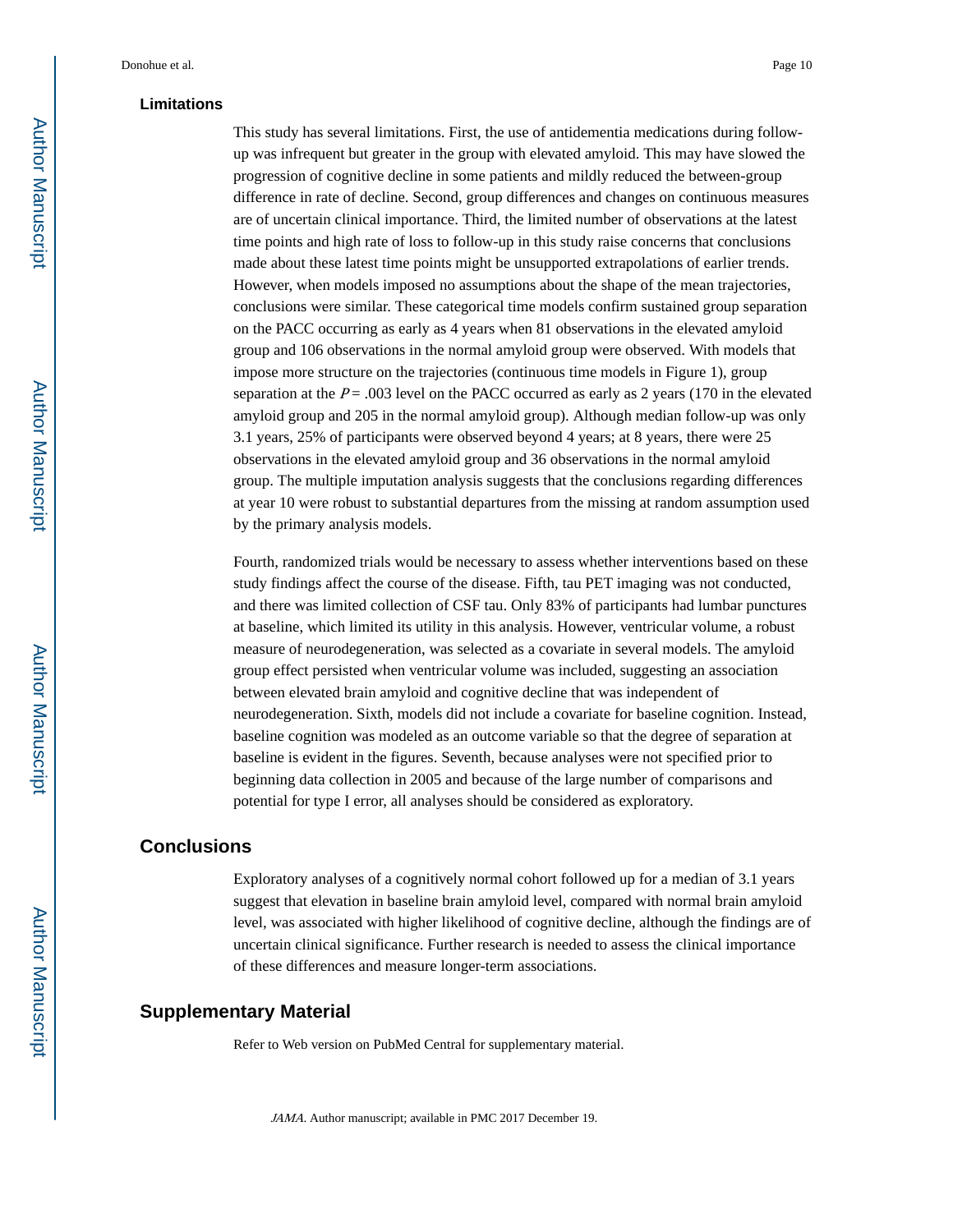## **Acknowledgments**

Dr Donohoe reports receipt of grants from the National Institutes of Health (NIH), the Alzheimer's Association, the Michael J. Fox Foundation, and the W. Garfield Weston Foundation during the conduct of the study; and receipt of personal fees for scientific advisory board participation from Neurotrack and Eli Lilly outside the submitted work. Dr Sperling reports receipt of grants from NIH, Harvard Neurodiscovery Center, Fidelity Neurosciences, and the Alzheimer's Association during the conduct of the study; personal fees from Lilly/Avid and Janssen Immunotherapy for site coinvestigator services; and personal fees from Bracket, Genentech, Sanofi, Biogen, Roche, Abbvie, Lundbeck, Otsuka, and Merck outside the submitted work for consultancy services. Dr Petersen reports receipt of grants from NIH during the conduct of the study; and personal fees from Hoffman-La Roche, Merck, Genentech, Biogen, and Eli Lilly outside the submitted work for consultancy services. Dr Weiner reports receipt of grants and personal fees from the Alzheimer's Association; grants from NIH/National Institute on Aging (NIA), the US Department of Defense (DOD), the California Department of Public Health, Veterans Administration, US Army Medical Research Acquisition Activity, the Alzheimer's Drug Discovery Foundation, Siemens, The Rosenberg Alzheimer's Project, The Ray and Dagmar Dolby Family Fund, Connie and Kevin Shanahan, Global Alzheimer's Platform Foundation, the Patient-Centered Outcomes Research Institute, General Electric, Monell Chemical Senses Center, Biogen Idec, The Stroke Foundation, Johnson & Johnson, Cogstate, and The Drew Foundation; and personal fees from Pfizer, Alzheon, Eli Lilly, Dolby Ventures, Janssen, Accera Pharma, the Alzheimer's Drug Discovery Foundation, Avid Radiopharmaceuticals, Araclon, Merck, The Scienomics Group, AVOS Consulting, INC Research, Bioclinica, Howard University, Guidepoint, and Genentech outside the submitted work. Dr Aisen reports receipt of grants and personal fees from Eli Lilly; grants from Janssen, NIA, Foundation-NIH, the Alzheimer's Association; and personal fees from NeuroPhage, Merck, Roche, Amgen, Abbvie, Pfizer, Novartis, Janssen, Lundbeck, Biogen, iPerian, Probiodrug, Anavex, Cohbar, Cytox, aTyr, and Avanir outside the submitted work. No other disclosures were reported.

**Funding/Support**: This work was supported by Biomarkers Across Neurodegenerative Disease (BAND-14-338179) grant from the Alzheimer's Association, Michael J. Fox Foundation, Weston Brain Institute, ADNI, NIH (U01 AG024904), DOD (W81XWH-12-2-0012), NIA, the National Institute of Biomedical Imaging and Bioengineering, AbbVie, Alzheimer's Drug Discovery Foundation, Araclon Biotech, BioClinica, Biogen, Bristol-Myers Squibb, CereSpir, Eisai, Elan Pharmaceuticals, Eli Lilly, EuroImmun, F. Hoffmann-La Roche, Genentech, Fujirebio, GE Healthcare, IXICO, Janssen Alzheimer Immunotherapy Research & Development, Johnson & Johnson Pharmaceutical Research & Development, Lumosity, Lundbeck, Merck, Meso Scale Diagnostics, NeuroRx Research, Neurotrack Technologies, Novartis Pharmaceuticals, Pfizer, Piramal Imaging, Servier, Takeda, Transition Therapeutics, and the Canadian Institutes of Health Research.

## **Glossary**

| <b>CDR</b>  | Clinical Dementia Rating                  |
|-------------|-------------------------------------------|
| CSF         | cerebrospinal fluid                       |
| <b>MCI</b>  | mild cognitive impairment                 |
| <b>MMSE</b> | Mini-Mental State Examination             |
| <b>PACC</b> | Preclinical Alzheimer Cognitive Composite |
| <b>PET</b>  | positron emission tomography              |

#### **References**

- 1. Dubois B, Albert ML. Amnestic MCI or prodromal Alzheimer's disease? Lancet Neurol. 2004; 3(4): 246–248. [PubMed: 15039037]
- 2. Rowe CC, Ellis KA, Rimajova M, et al. Amyloid imaging results from the Australian Imaging, Biomarkers and Lifestyle (AIBL) study of aging. Neurobiol Aging. 2010; 31(8):1275–1283. [PubMed: 20472326]
- 3. Sperling RA, Aisen PS, Beckett LA, et al. Toward defining the preclinical stages of Alzheimer's disease: recommendations from the National Institute on Aging-Alzheimer's Association workgroups on diagnostic guidelines for Alzheimer's disease. Alzheimers Dement. 2011; 7(3):280– 292. [PubMed: 21514248]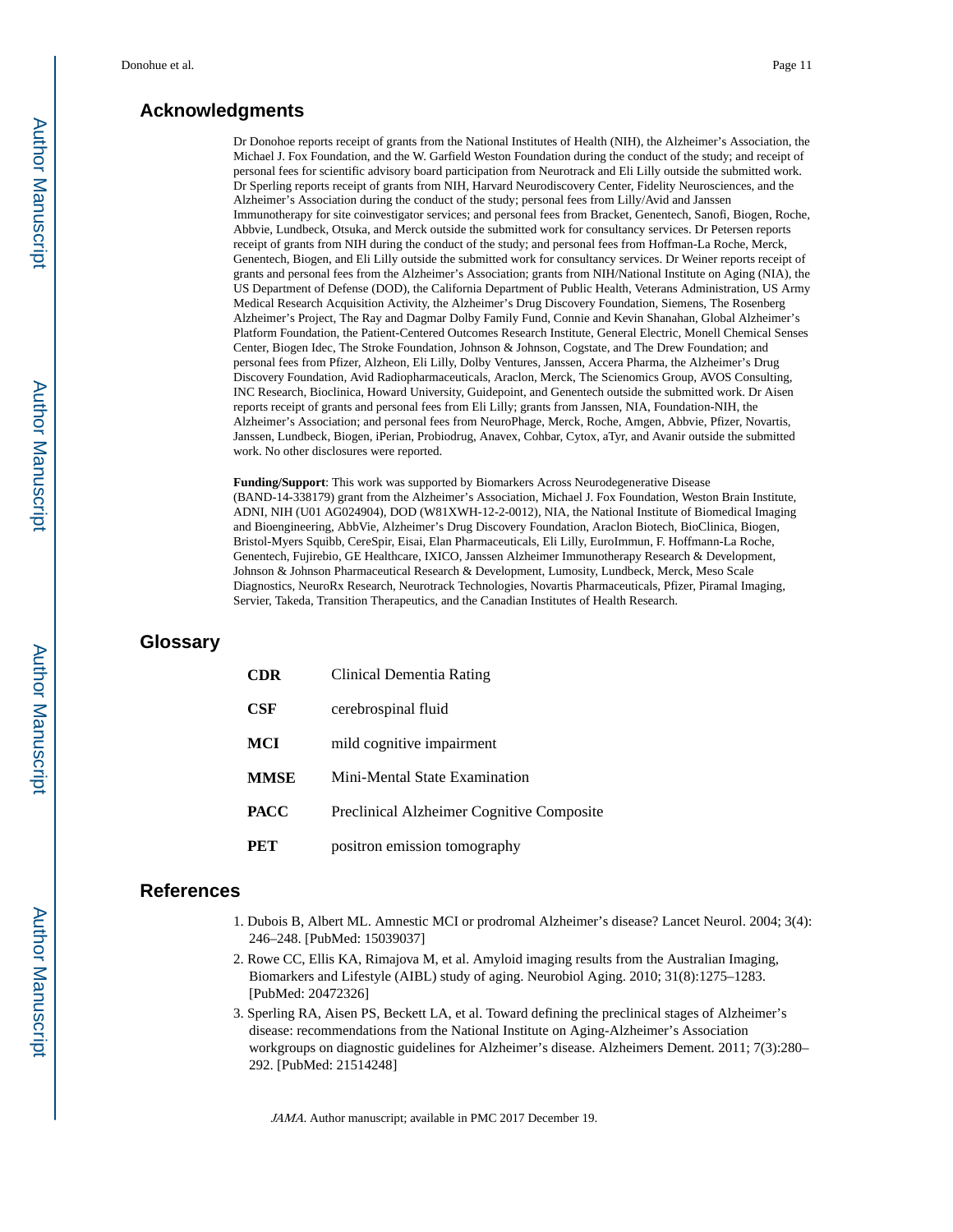- 4. Braak H, Braak E. Frequency of stages of Alzheimer-related lesions in different age categories. Neurobiol Aging. 1997; 18(4):351–357. [PubMed: 9330961]
- 5. Davies L, Wolska B, Hilbich C, et al. A4 amyloid protein deposition and the diagnosis of Alzheimer's disease. Neurology. 1988; 38(11):1688–1693. [PubMed: 3054625]
- 6. Vos SJ, Xiong C, Visser PJ, et al. Preclinical Alzheimer's disease and its outcome. Lancet Neurol. 2013; 12(10):957–965. [PubMed: 24012374]
- 7. Jack CR Jr, Therneau TM, Wiste HJ, et al. Transition rates between amyloid and neurodegeneration biomarker states and to dementia. Lancet Neurol. 2016; 15(1):56–64. [PubMed: 26597325]
- 8. Insel PS, Donohue MC, Mackin RS, et al. Cognitive and functional changes associated with Aβ pathology and the progression to mild cognitive impairment. Neurobiol Aging. 2016; 48:172–181. [PubMed: 27710807]
- 9. Sperling RA, Rentz DM, Johnson KA, et al. The A4 study: stopping AD before symptoms begin? Sci Transl Med. 2014; 6(228):228fs13.
- 10. Weiner MW, Veitch DP, Aisen PS, et al. Impact of the Alzheimer's Disease Neuroimaging Initiative, 2004 to 2014. Alzheimers Dement. 2015; 11(7):865–884. [PubMed: 26194320]
- 11. Landau SM, Breault C, Joshi AD, et al. Amyloid-β imaging with Pittsburgh compound B and florbetapir. J Nucl Med. 2013; 54(1):70–77. [PubMed: 23166389]
- 12. Folstein MF, Folstein SE, McHugh PR. "Mini-mental state": a practical method for grading the cognitive state of patients for the clinician. J Psychiatr Res. 1975; 12(3):189–198. [PubMed: 1202204]
- 13. Morris JC. The Clinical Dementia Rating (CDR): current version and scoring rules. Neurology. 1993; 43(11):2412–2414.
- 14. Wechsler, D. WMS-R: Wechsler Memory Scale-Revised: Manual. San Antonio, TX: Psychological Corporation; 1987.
- 15. Donohue MC, Sperling RA, Salmon DP, et al. The preclinical Alzheimer cognitive composite. JAMA Neurol. 2014; 71(8):961–970. [PubMed: 24886908]
- 16. Shaw LM, Vanderstichele H, Knapik-Czajka M, et al. Cerebrospinal fluid biomarker signature in Alzheimer's disease neuroimaging initiative subjects. Ann Neurol. 2009; 65(4):403–413. [PubMed: 19296504]
- 17. Dale AM, Fischl B, Sereno MI. Cortical surface-based analysis I: segmentation and surface reconstruction. Neuroimage. 1999; 9(2):179–194. [PubMed: 9931268]
- 18. Reitan, RM., Wolfson, D. The Halstead-Reitan Neuropsychological Test Battery: Theory and Clinical Interpretation. 2nd. Tucson, AZ: Neuropsychology Press; 1993.
- 19. Bennett DA, Wilson RS, Schneider JA, et al. Natural history of mild cognitive impairment in older persons. Neurology. 2002; 59(2):198–205. [PubMed: 12136057]
- 20. Breslow NE, Clayton DG. Approximate inference in generalized linear mixed models. J Am Stat Assoc. 1993; 88(421):9–25. DOI: 10.1080/01621459.1993.10594284
- 21. Laird NM, Ware JH. Random-effects models for longitudinal data. Biometrics. 1982; 38(4):963– 974. [PubMed: 7168798]
- 22. Akaike, H. Information Theory and an Extension of the Maximum Likelihood Principle. In: Parzen, E.Tanabe, K., Kitagawa, G., editors. Selected Papers of Hirotugu Akaike. New York, NY: Springer; 1998. p. 199-213.
- 23. van Buuren S, Groothuis-Oudshoorn K. Mice: multivariate imputation by chained equations in R. J Stat Softw. 2011; 45(3):1–67. DOI: 10.18637/jss.v045.i03
- 24. Jonsson T, Atwal JK, Steinberg S, et al. A mutation in APP protects against Alzheimer's disease and age-related cognitive decline. Nature. 2012; 488(7409):96–99. [PubMed: 22801501]
- 25. Hardy J, Selkoe DJ. The amyloid hypothesis of Alzheimer's disease. Science. 2002; 297(5580): 353–356. [PubMed: 12130773]
- 26. Yu JT, Tan L, Hardy J. Apolipoprotein E in Alzheimer's disease. Annu Rev Neurosci. 2014; 37:79– 100. [PubMed: 24821312]
- 27. Mormino EC, Betensky RA, Hedden T, et al. Amyloid and APOE  $e4$  interact to influence shortterm decline in preclinical Alzheimer disease. Neurology. 2014; 82(20):1760–1767. [PubMed: 24748674]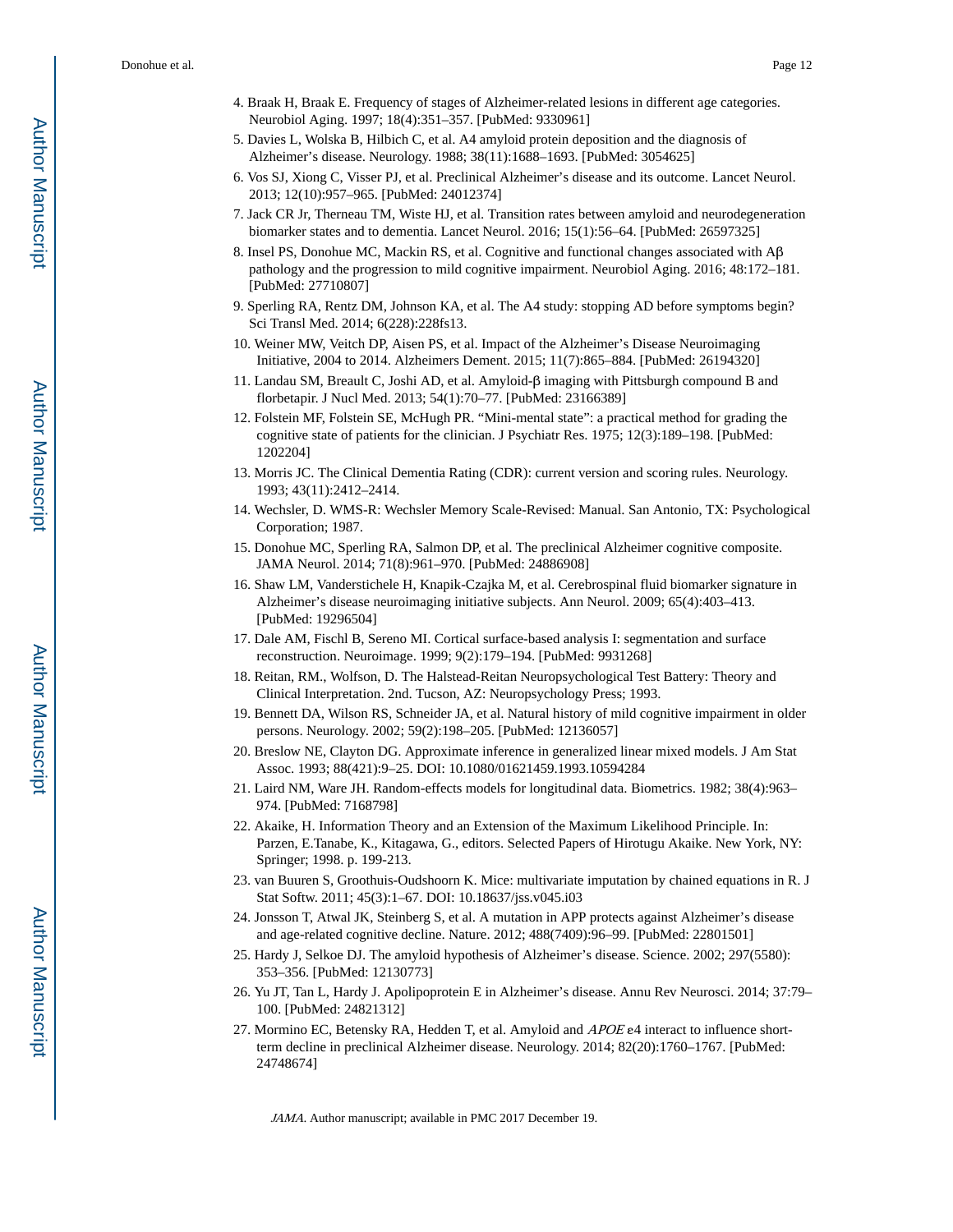- 28. Kozauer N, Katz R. Regulatory innovation and drug development for early-stage Alzheimer's disease. N Engl J Med. 2013; 368(13):1169–1171. [PubMed: 23484795]
- 29. Alzheimer's Disease International. World Alzheimer Report. 2009. [http://www.alz.co.uk/research/](http://www.alz.co.uk/research/files/WorldAlzheimerReport.pdf) [files/WorldAlzheimerReport.pdf.](http://www.alz.co.uk/research/files/WorldAlzheimerReport.pdf) Accessed May 11, 2017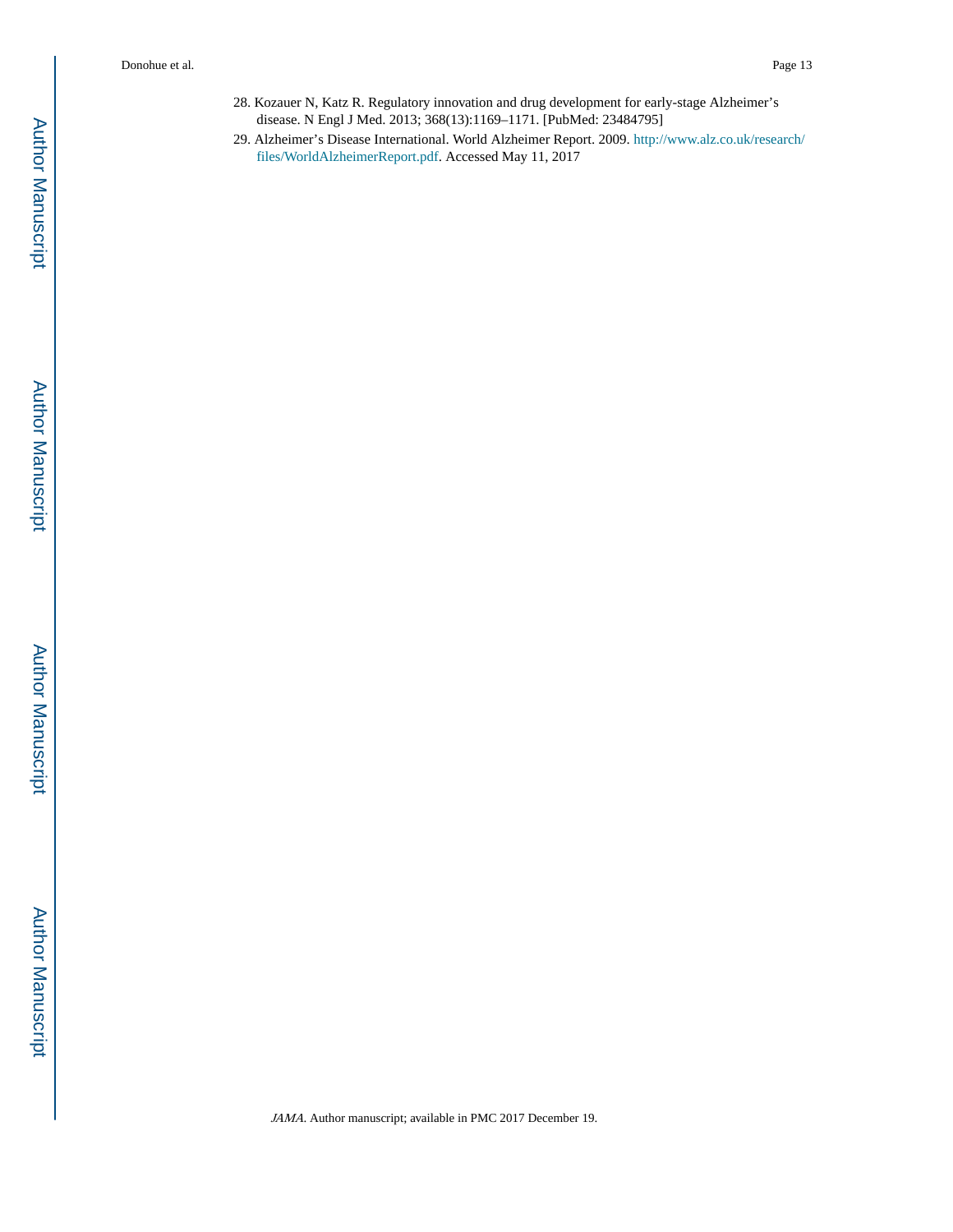#### **Key Points**

#### **Question**

Is there an association between elevated brain amyloid and cognitive changes among cognitively normal individuals?

#### **Findings**

In this prospective cohort study of 445 cognitively normal individuals, baseline elevated brain amyloid was significantly associated with worse cognitive measures after a median of 3.1 years (eg, 1.59 points worse on the Preclinical Alzheimer Cognitive Composite and 0.56 points worse on the Mini-Mental State Examination after 4 years).

#### **Meaning**

Elevated baseline brain amyloid was associated with higher likelihood of cognitive decline among cognitively normal individuals, although further research is needed to assess the clinical importance of these differences and longer-term associations.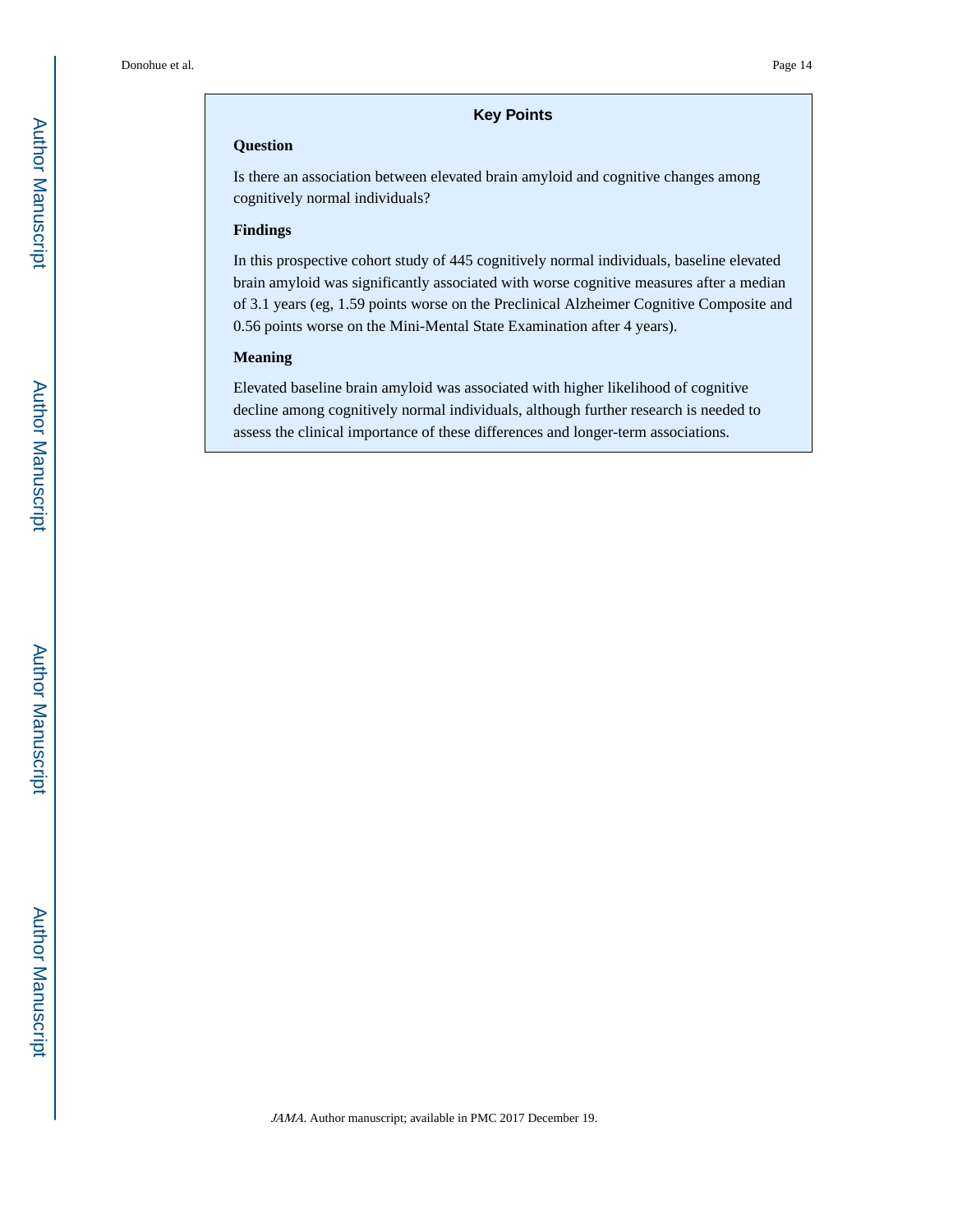

#### **Figure 1. Mean Cognitive Profiles**

Linearmixed-effectsmodelswerecontrolledforageandotherbaselinecovariatesand are conditional on covariates as follows: mean age (74 years), mean education (16.4 years), men, and APOEe4=0.5 (range, 0-1 APOEe4 alleles) (Supplement). Likelihood ratio tests comparing models (elevated amyloid group vs normal) were used for  $\chi^2$  statistics and P values. Shaded regions indicate 95% CIs. Dot sizes are proportional to the number of observations. Continuous time models include a quadratic term.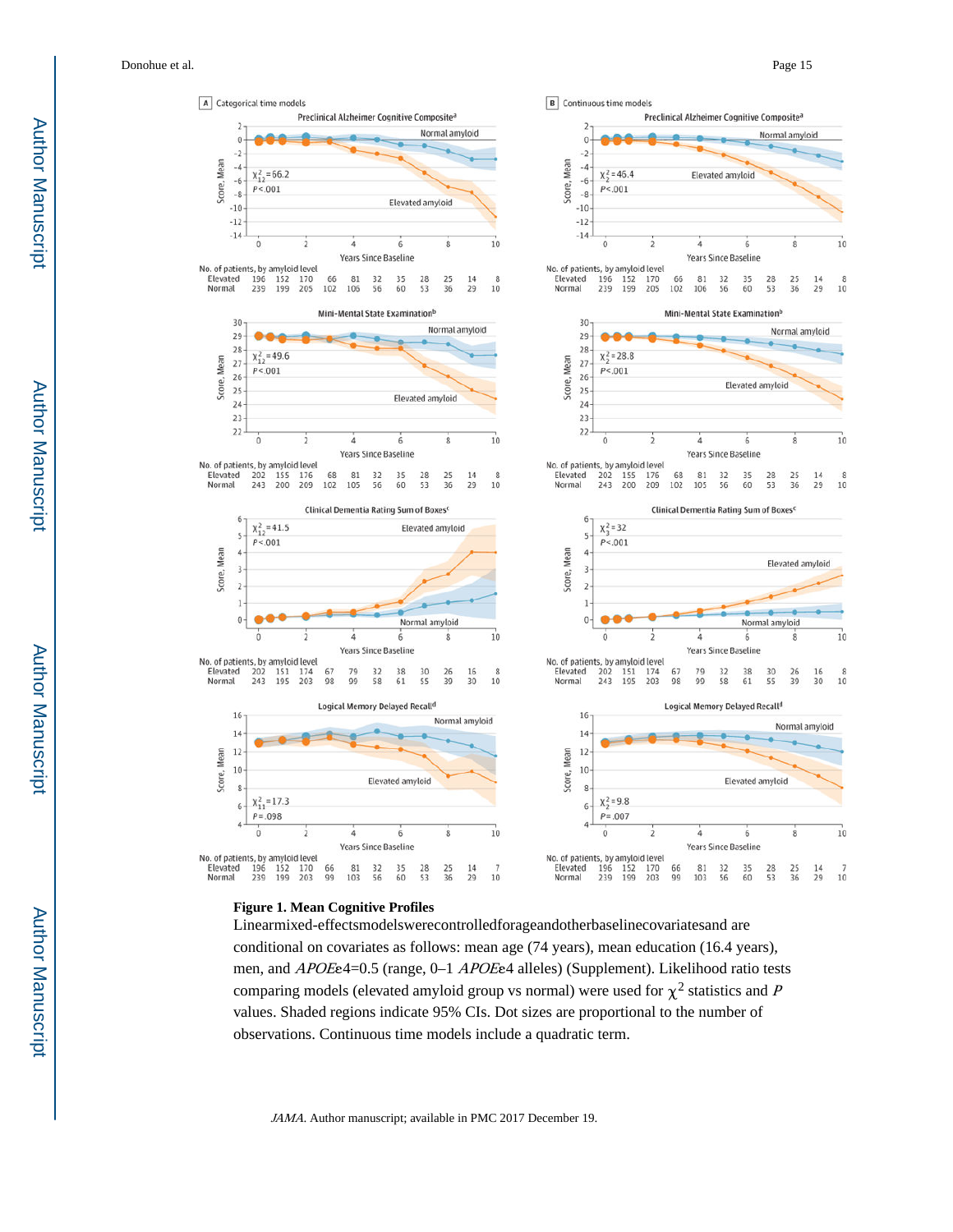<sup>a</sup>Selected covariates were sex, ventricular volume, family history, and education (sum of 4 baseline standardized Z scores that decrease with worse performance). <sup>b</sup>Selected covariates were sex and education (score range, 0 [worst] to 30 [best]). <sup>c</sup>No additional covariates were selected (score range, 0 [best] to 18 [worst]). dSelected covariates were  $APOEe4$ , sex, ventricular volume, and education (score range, 0 [worst] to 25 [best] story units).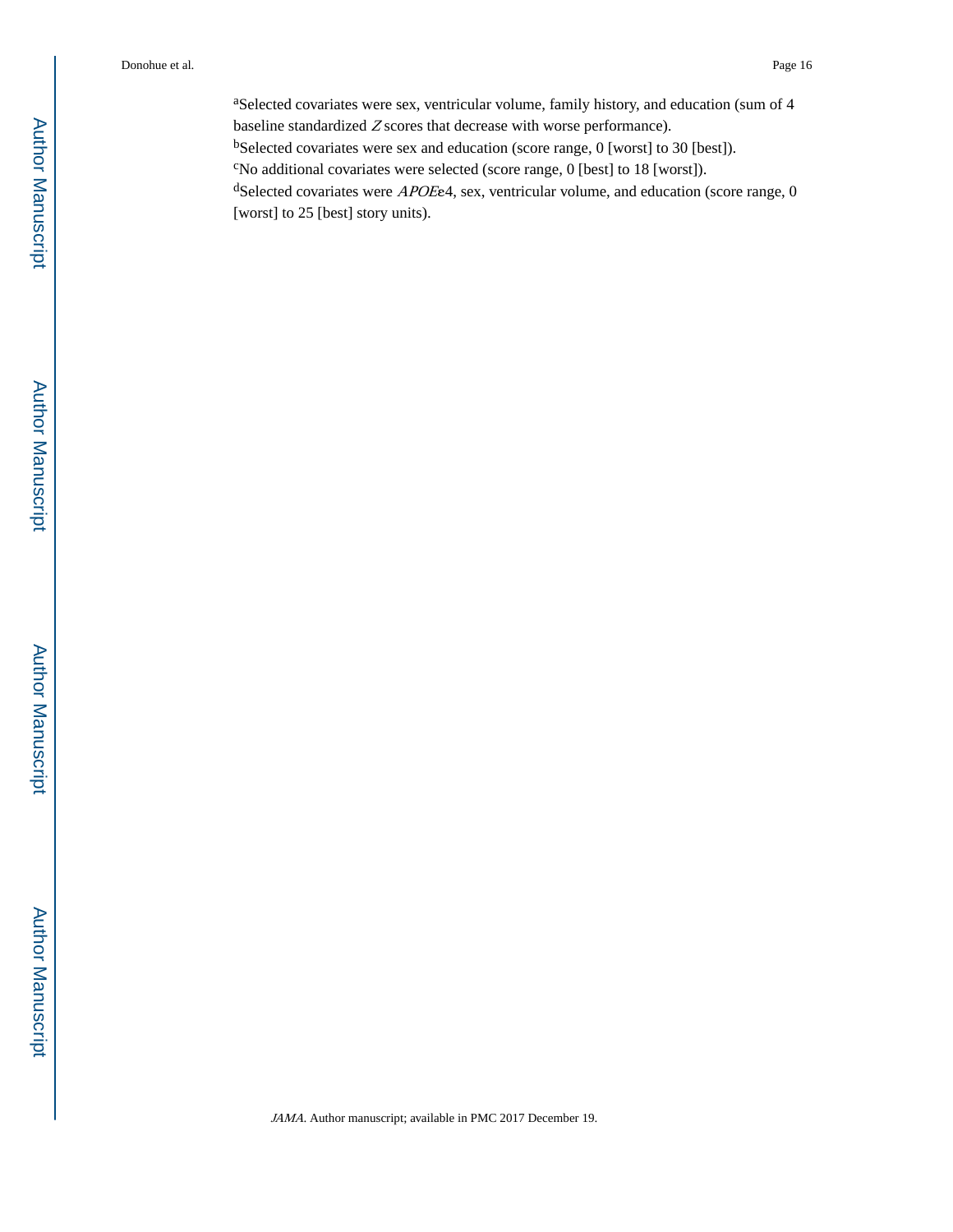

#### **Figure 2. Progression Event Rates**

See Figure 1 for explanation of statistical components.

<sup>a</sup>Selected covariates were education, Preclinical Alzheimer Cognitive Composite (PACC),

and ventricular volume. Model includes a quadratic effect.

<sup>b</sup>Selected covariates were PACC and ventricular volume.

<sup>c</sup>The selected covariate was PACC.

<sup>d</sup>The selected covariate was education.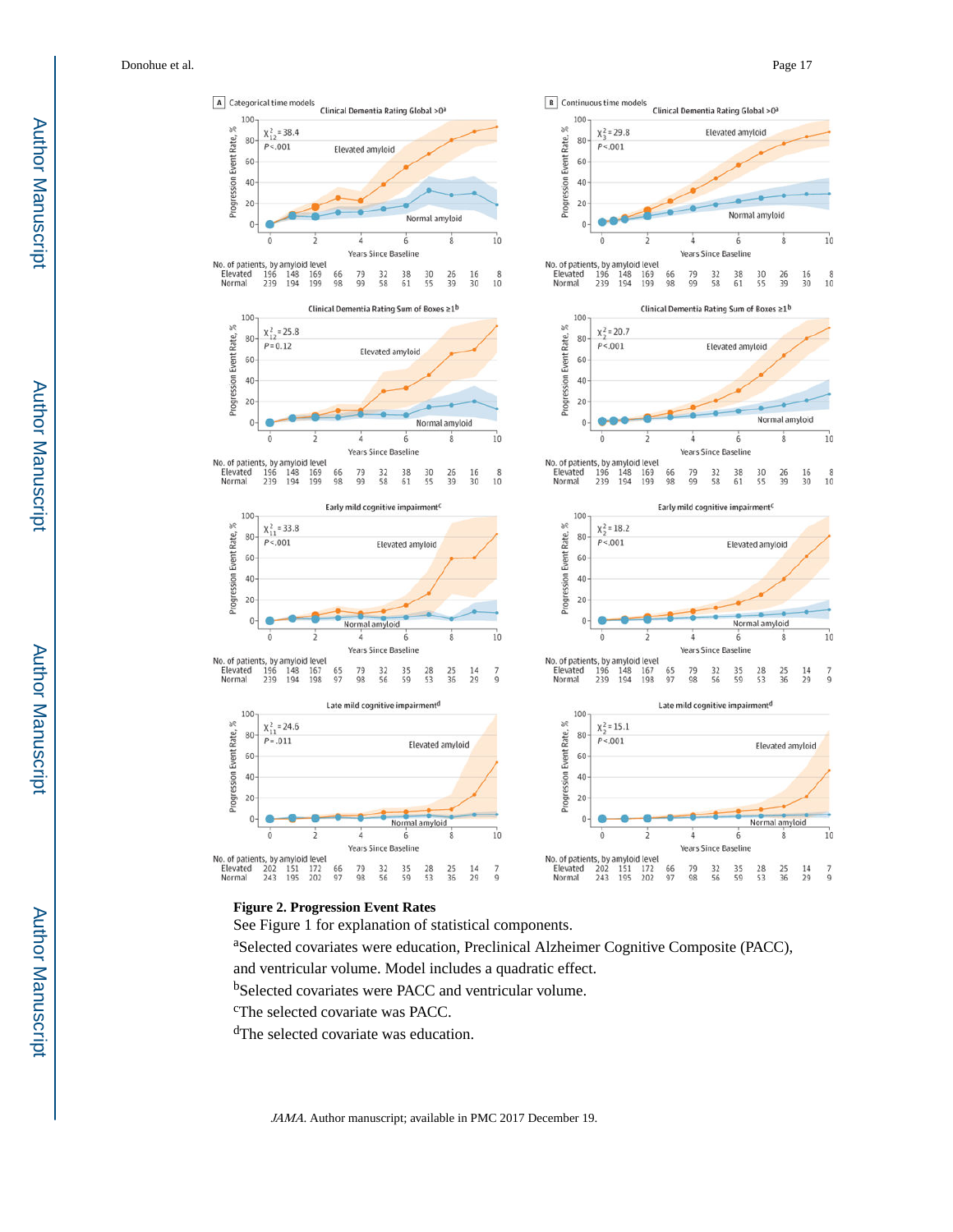Donohue et al. Page 18



#### **Figure 3. Mean Profiles of Markers of Amyloid (Cerebrospinal Fluid A**β **and Florbetapir PET) and Glucose Metabolism (FDG-PET)**

Profiles are from linear mixed-effects models controlling for age and other baseline covariates selected by Akaike Information Criterion. Profiles are conditional on covariates as follows: mean age (74 years) and ventricular volume (2.2% ICV), men,  $APOEe4=0.5$ (APOEe4=0 indicates 0 alleles; APOEe4=1 indicates 1 allele). Shaded regions indicate 95% CIs. Dot sizes are proportional to the number of observations. Abbreviations: FDG, fluorodeoxyglucose; PET, positron emission tomography.

aSelected covariates were *APOE*ε4 and ventricular volume.

bSelected covariates were  $ADOEe4$  and sex, and this model did not include longitudinal Pittsburgh Compound B observations.

<sup>c</sup>Selected covariates were APOEε4 and sex.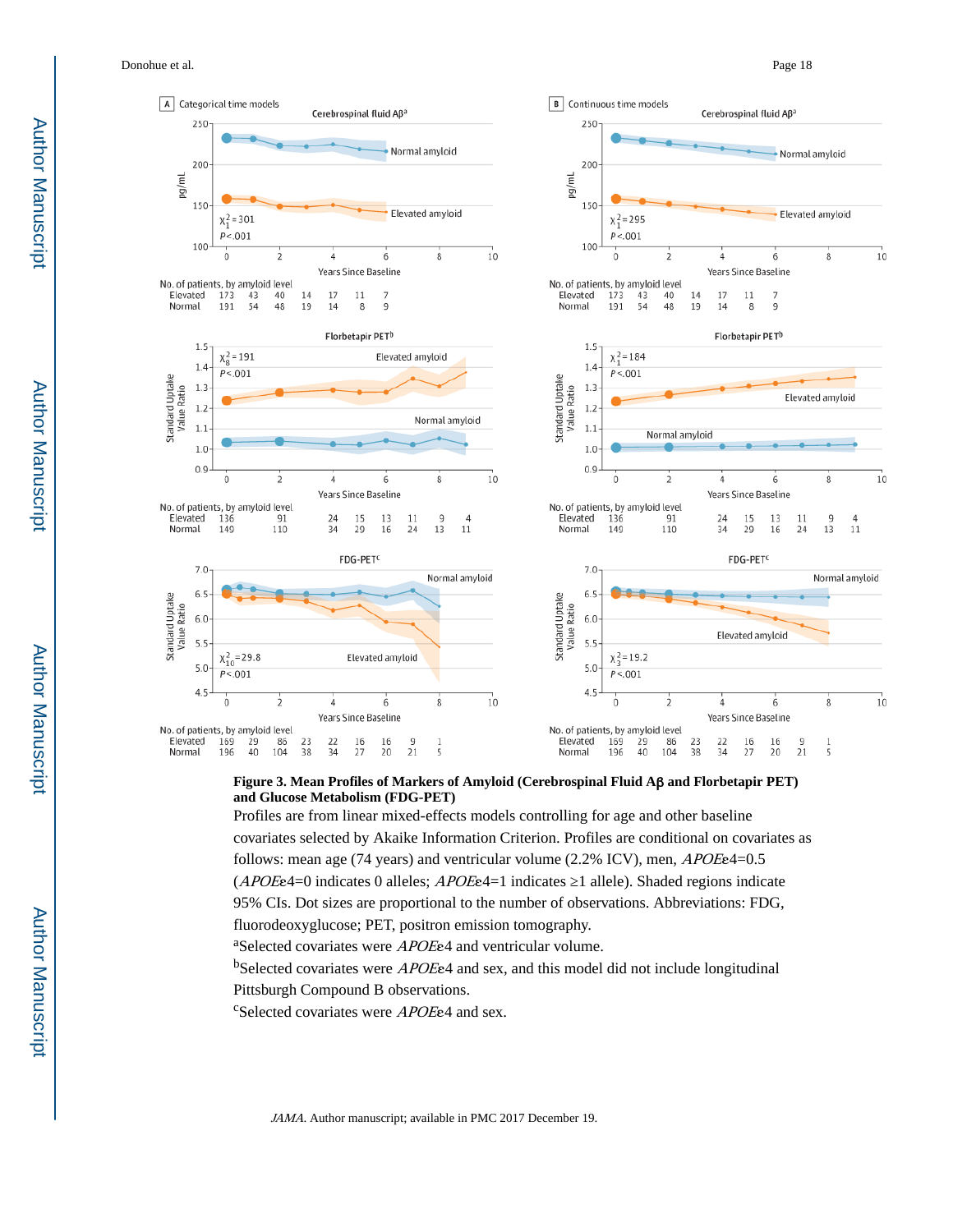

#### **Figure 4. Mean Profiles of Neurodegeneration Markers**

Profiles are from linear mixed-effects models controlling for age and other baseline covariates selected by Akaike Information Criterion. P values are from likelihood ratio tests comparing models (elevated amyloid group vs normal). Shaded regions indicate 95% CIs. Dot sizes are proportional to the number of observations.

aSelected covariates were APOEe4 and ventricular volume.

bSelected covariates were APOEe4, education, and ventricular volume.

<sup>c</sup>Selected covariates were *APOE*e4, sex, and education.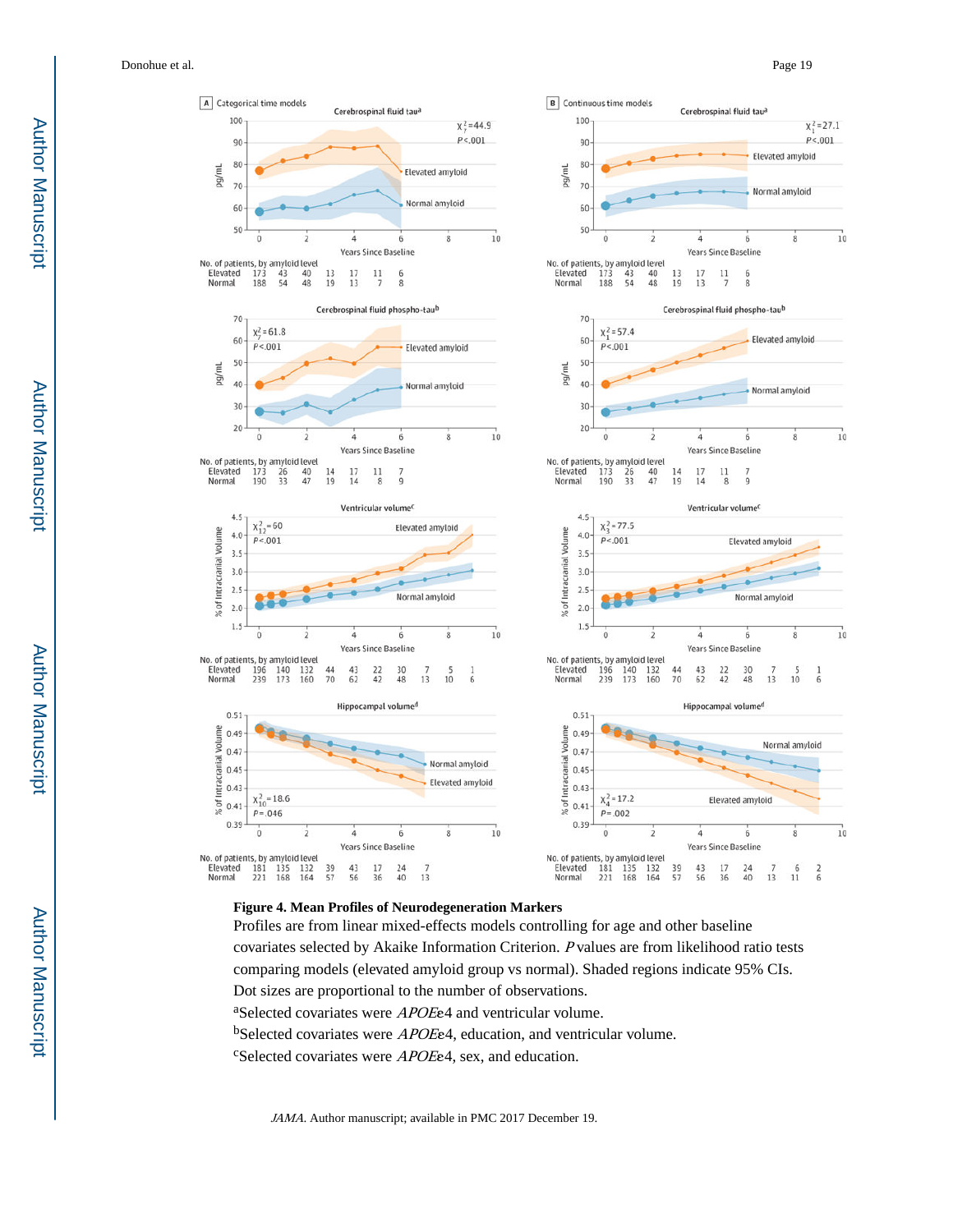dSelected covariates were sex and education.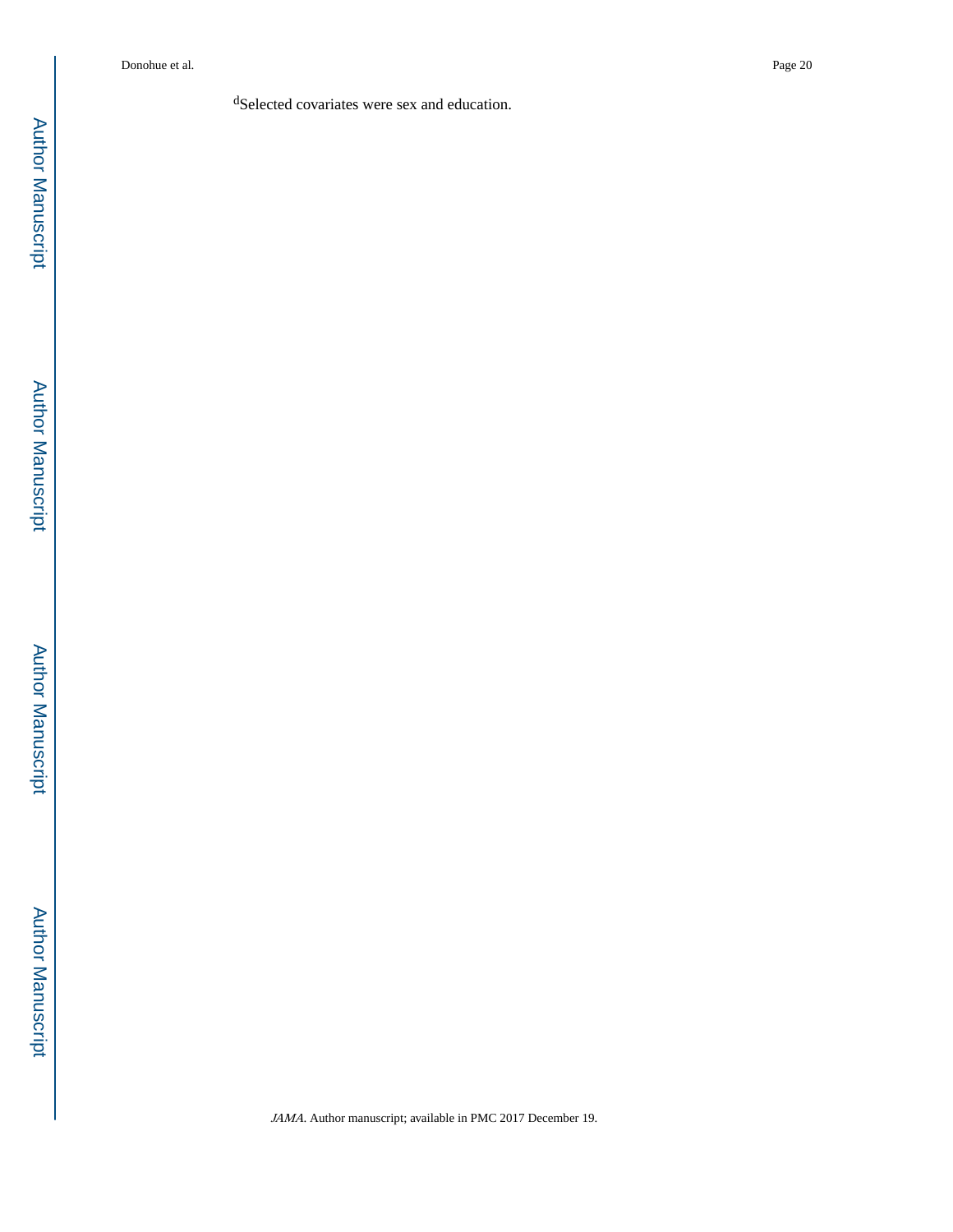#### **Table**

## Participant Characteristics By Brain Amyloid Group<sup>a</sup>

|                                                   | <b>Normal Brain Amyloid</b><br>$(n = 243)$ | <b>Elevated Brain Amyloid</b><br>$(n = 202)^b$ | Overall<br>$(N = 445)$ | P Value <sup>c</sup> |  |
|---------------------------------------------------|--------------------------------------------|------------------------------------------------|------------------------|----------------------|--|
| <b>Baseline Characteristics</b>                   |                                            |                                                |                        |                      |  |
| Age, mean (SD), y                                 | 73.4 (5.8)                                 | 74.7 (6.0)                                     | 74.0(5.9)              | .02                  |  |
| Women                                             | 115 (47)                                   | 118 (58)                                       | 233 (52)               | .02                  |  |
| Education, mean (SD), y                           | 16.7(2.7)                                  | 16.1(2.6)                                      | 16.4(2.7)              | .02                  |  |
| Family history of dementia                        | 88 (36)                                    | 87 (43)                                        | 175 (39)               | .14                  |  |
| Ethnicity                                         |                                            |                                                |                        |                      |  |
| Not Hispanic/Latino                               | 233 (96)                                   | 193 (96)                                       | 426 (96)               |                      |  |
| Hispanic/Latino                                   | 9(4)                                       | 7(3)                                           | 16(4)                  | .75                  |  |
| Unknown                                           | 1(0.4)                                     | 2(1)                                           | 3(1)                   |                      |  |
| Race                                              |                                            |                                                |                        |                      |  |
| American Indian/Alaskan native                    | $\boldsymbol{0}$                           | 1(0.5)                                         | 1(0.2)                 |                      |  |
| Asian                                             | 4(2)                                       | 2(1)                                           | 6(1)                   |                      |  |
| <b>Black</b>                                      | 15(6)                                      | 14(7)                                          | 29(7)                  | .39                  |  |
| White                                             | 223 (92)                                   | 181 (90)                                       | 404 (91)               |                      |  |
| More than 1 race                                  | 1(0.4)                                     | 4(2)                                           | 5(1)                   |                      |  |
| Subjective memory concern                         | 54 (22)                                    | 50 (25)                                        | 104 (23)               | .53                  |  |
| 1 APOEz4 allele                                   | 40(16)                                     | 85 (42)                                        | 125 (28)               | < 0.001              |  |
| PACC (z score composite), mean $(SD)^d$           | 0.32(2.53)                                 | $-0.38(2.64)$                                  | 0.00(2.60)             | .02                  |  |
| MMSE, mean $(SD)^d$                               | 29.1 (1.2)                                 | 29.0 (1.1)                                     | 29.0(1.2)              | .99                  |  |
| Logical Memory Delayed Recall, mean $(SD)^d$      | 13.4 (3.2)                                 | 12.9(3.3)                                      | 13.1(3.3)              | .08                  |  |
| ADAS13, mean $(SD)^d$                             | 9.0(4.3)                                   | 9.5(4.4)                                       | 9.2(4.3)               | .28                  |  |
| CDR-Sum of Boxes <sup><math>d</math></sup>        |                                            |                                                |                        |                      |  |
| $\boldsymbol{0}$                                  | 227 (93)                                   | 186 (92)                                       | 413 (93)               |                      |  |
| 0.5                                               | 16(7)                                      | 15(7)                                          | 31(7)                  | .51                  |  |
| 1                                                 | $\boldsymbol{0}$                           | 1(0.5)                                         | 1(0.2)                 |                      |  |
| Ventricular volume, mean (SD), % ICV              | 2.1(1.1)                                   | 2.3(1.1)                                       | 2.2(1.1)               | .07                  |  |
| CSF tau, mean (SD), $pg/mL^e$                     | 59.4 (22.5)                                | 76.8 (38.4)                                    | 67.8(32.3)             | < 0.001              |  |
| CSF pTau, mean (SD), pg/mL $^e$                   | 26.5(11.8)                                 | 38.1 (22.3)                                    | 32.1(18.6)             | < 0.001              |  |
| $\text{CSF A}\beta_{42}$ <192 pg/mL $^{\text{e}}$ | 0/194                                      | 155/178 (87)                                   | 155/372 (42)           |                      |  |
| CSF A $\beta$ 42, mean (SD), pg/mL <sup>e</sup>   | 238.9 (26.6)                               | 157.5(36.8)                                    | 200.0(51.7)            |                      |  |
| Amyloid PETSUVR, >1.1e,f                          | 0/208                                      | 138/177 (78)                                   | 138/385 (36)           |                      |  |
| Amyloid PET SUVR, mean (SD)e,f                    | 1.0(0.06)                                  | 1.2(0.19)                                      | 1.11(0.18)             |                      |  |
| Elevated brain amyloid by PET and $CSF^e$         | 0/159                                      | 91/153 (59)                                    | 91/312 (29)            |                      |  |
| <b>Follow-up Characteristics</b>                  |                                            |                                                |                        |                      |  |